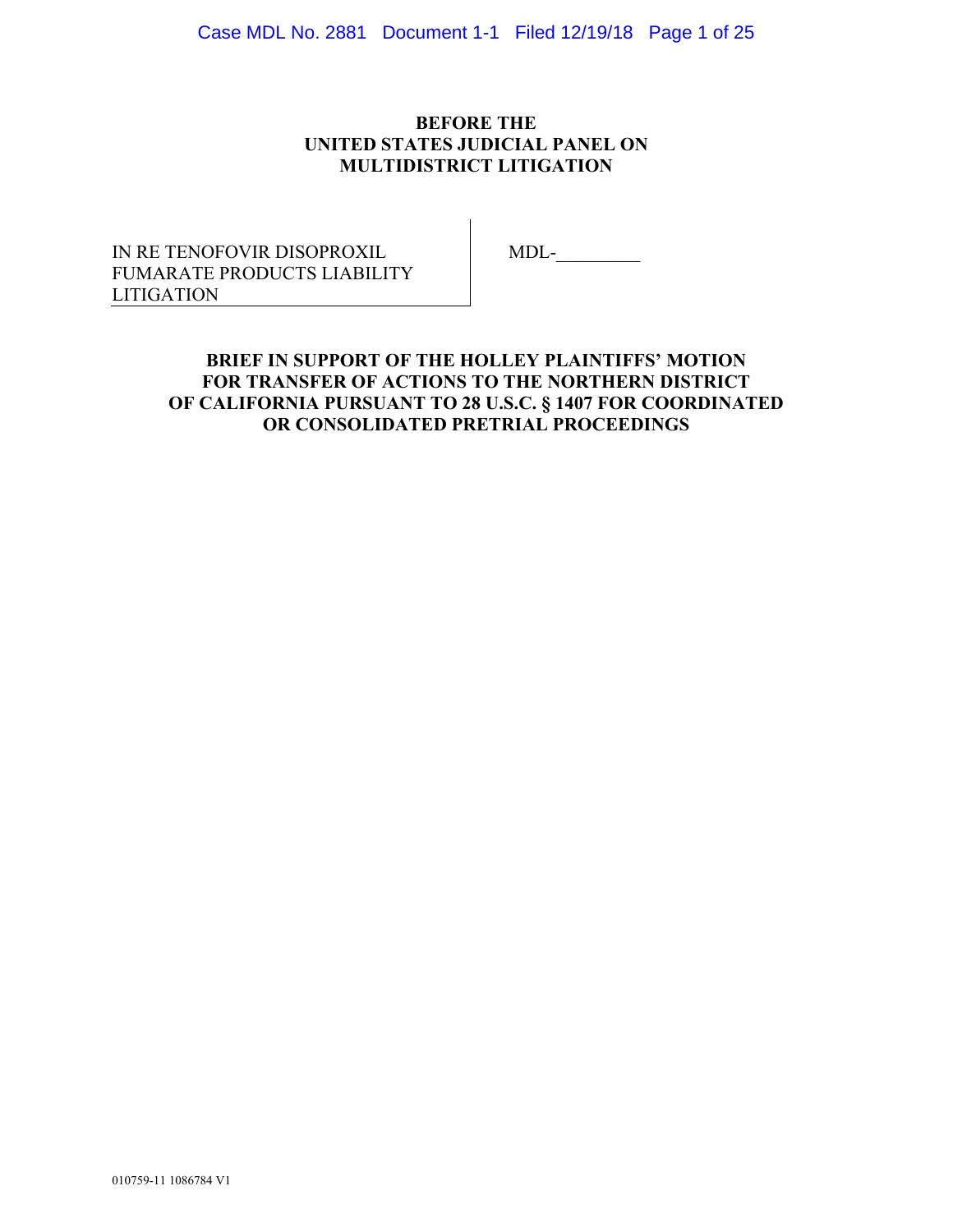# **TABLE OF CONTENTS**

# **Page**

| I.   |                                                     |                                                                                                           |  |  |  |
|------|-----------------------------------------------------|-----------------------------------------------------------------------------------------------------------|--|--|--|
| II.  |                                                     |                                                                                                           |  |  |  |
|      | A.                                                  |                                                                                                           |  |  |  |
|      |                                                     | 1.                                                                                                        |  |  |  |
|      |                                                     | 2.                                                                                                        |  |  |  |
|      | <b>B.</b>                                           |                                                                                                           |  |  |  |
|      | $\mathcal{C}$ .                                     |                                                                                                           |  |  |  |
| III. | TRANSFER AND COORDINATION OF THE RELATED ACTIONS IS |                                                                                                           |  |  |  |
|      | A.                                                  |                                                                                                           |  |  |  |
|      | <b>B.</b>                                           | Consolidation will promote the just and efficient resolution of the                                       |  |  |  |
| IV.  |                                                     | THE PANEL SHOULD TRANSFER AND COORDINATE ALL RELATED<br>ACTIONS IN THE NORTHERN DISTRICT OF CALIFORNIA 13 |  |  |  |
|      | A.                                                  | The Northern District of California has the strongest nexus to the                                        |  |  |  |
|      | <b>B.</b>                                           | Multiple other considerations favor the Northern District of California                                   |  |  |  |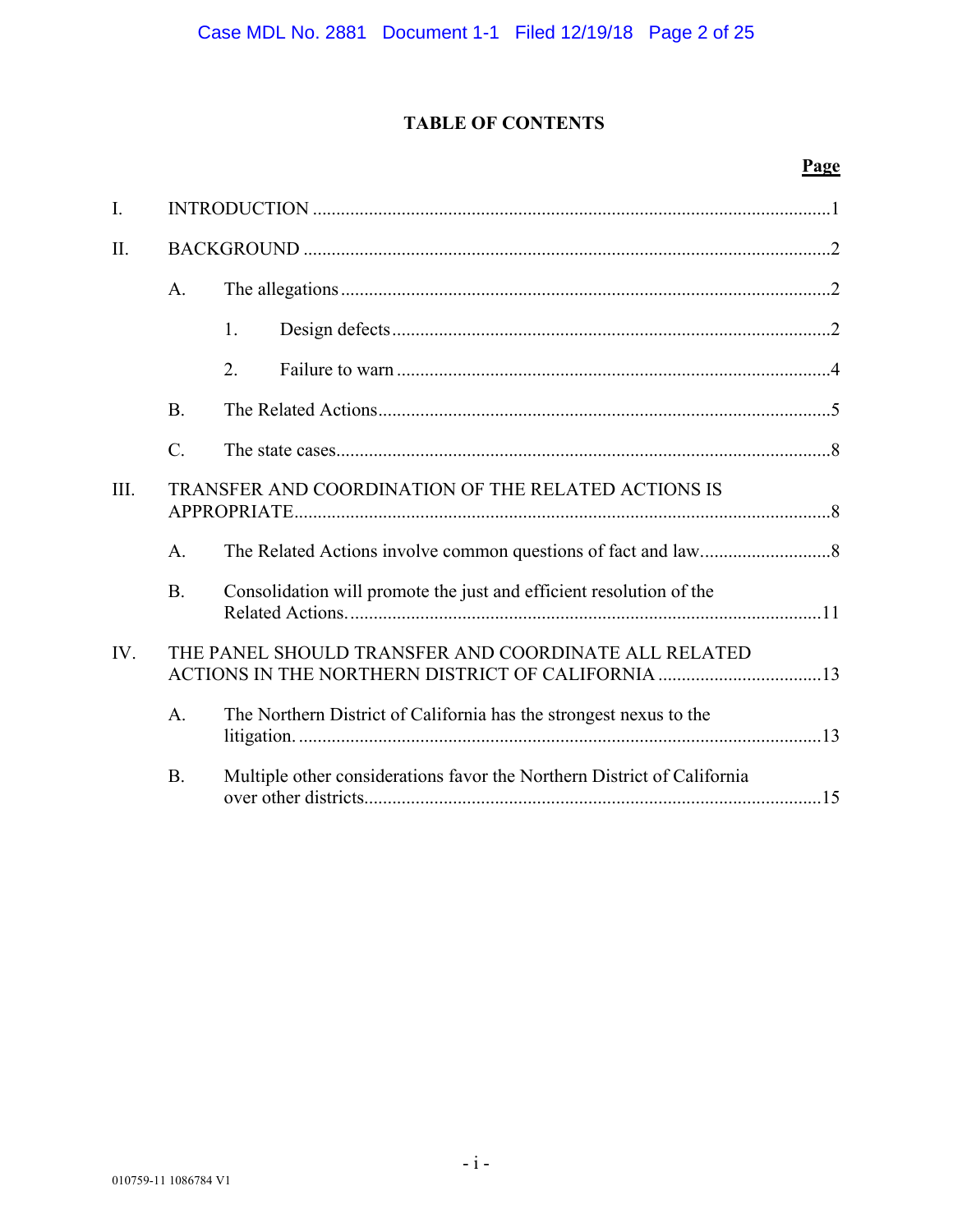# **TABLE OF AUTHORITIES**

# **Page(s)**

### **CASES**

| In re 21st Century Oncology Customer Data Sec. Breach Litig.,                |  |
|------------------------------------------------------------------------------|--|
| In re Aluminum Warehousing Antitrust Litig.,                                 |  |
| In re Am. Honda Motor Co., Oil Filter Prods. Liab. Litig.,                   |  |
| In re Auto Body Shop Antitrust Litig.,                                       |  |
| In re Avandia Mktg.,                                                         |  |
| In re Benicar (Olmesartan) Prods. Liab. Litig.,                              |  |
| Brown v. Johnson & Johnson,                                                  |  |
| In re Chantix Prods. Liab. Litig.,                                           |  |
| In re Chi. Bd. Options Exch. Volatility Index Manipulation Antitrust Litig., |  |
| In re Compression Labs, Inc., Patent Litig.,                                 |  |
| In re Daily Fantasy Sports Mktg. & Sales Practices Litig.,                   |  |
| In re Darvocet, Darvon, & Propoxyphene Prods. Liab. Litig.,                  |  |
| In re: Dicamba Herbicides Litig.,                                            |  |
| In re Effexor (Venlafaxine Hydrochloride) Prods. Liab. Litig.,               |  |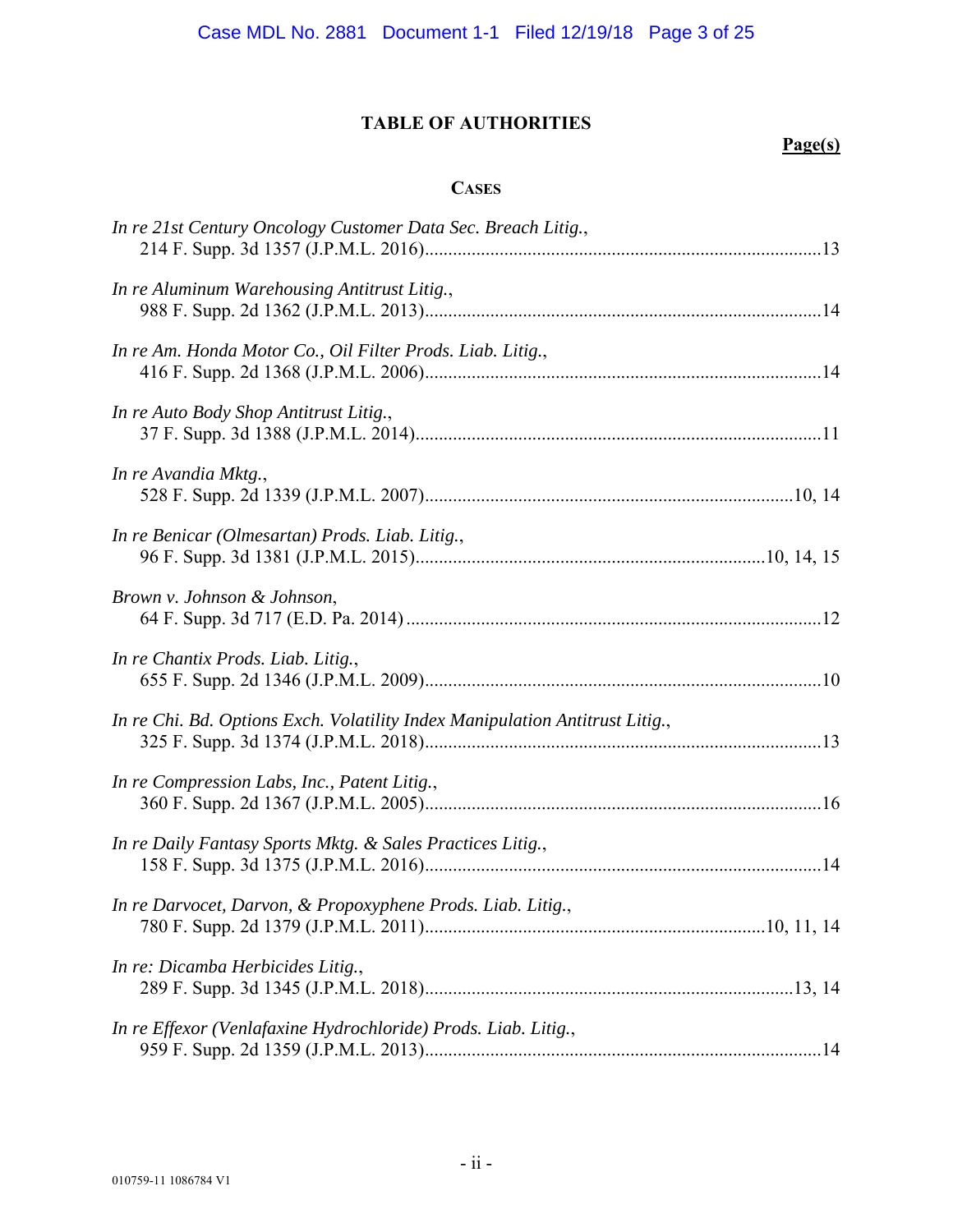# Case MDL No. 2881 Document 1-1 Filed 12/19/18 Page 4 of 25

| In re Equifax, Inc., Customer Data Sec. Breach Litig.,                                                           |
|------------------------------------------------------------------------------------------------------------------|
| In re Facebook, Inc., Consumer Privacy User Profile Litig.,                                                      |
| In re Farxiga (Dapagliflozin) Prods. Liab. Litig.,                                                               |
| In re Fosamax (Alendronate Sodium) Prods. Liab. Litig. (No. II),                                                 |
| In re Fresenius Granuflo/Naturalyte Dialysate Prods. Liab. Litig.,                                               |
| Guidry v. Janssen Pharms., Inc.,                                                                                 |
| In re Home Depot, Inc.,                                                                                          |
| In re Honest Co., Inc., Sodium Lauryl Sulfate (SLS) Mktg. & Sales Practices<br>Litig.,                           |
| In re Invokana (Canagliflozin) Prods. Liab. Litig.,                                                              |
| In re Kind LLC "All Nat." Litig.,<br>MDL No. 2645, 2015 U.S. Dist. LEXIS 109441 (J.P.M.L. Aug. 10, 2015) 14      |
| In re Kugel Mesh Hernia Patch Prods. Liab. Litig.,                                                               |
| In re Lipitor Antitrust Litig.,                                                                                  |
| In re Local TV Adver. Antitrust Litig.,<br>MDL No. 2867, 2018 U.S. Dist. LEXIS 173833 (J.P.M.L. Oct. 3, 2018) 13 |
| In re New England Compounding Pharm., Inc.,                                                                      |
| In re Nexium (Esomeprazole) Prods. Liab. Litig.,                                                                 |
| In re Phenylpropanolamine (PPA) Prods. Liab. Litig.,                                                             |
|                                                                                                                  |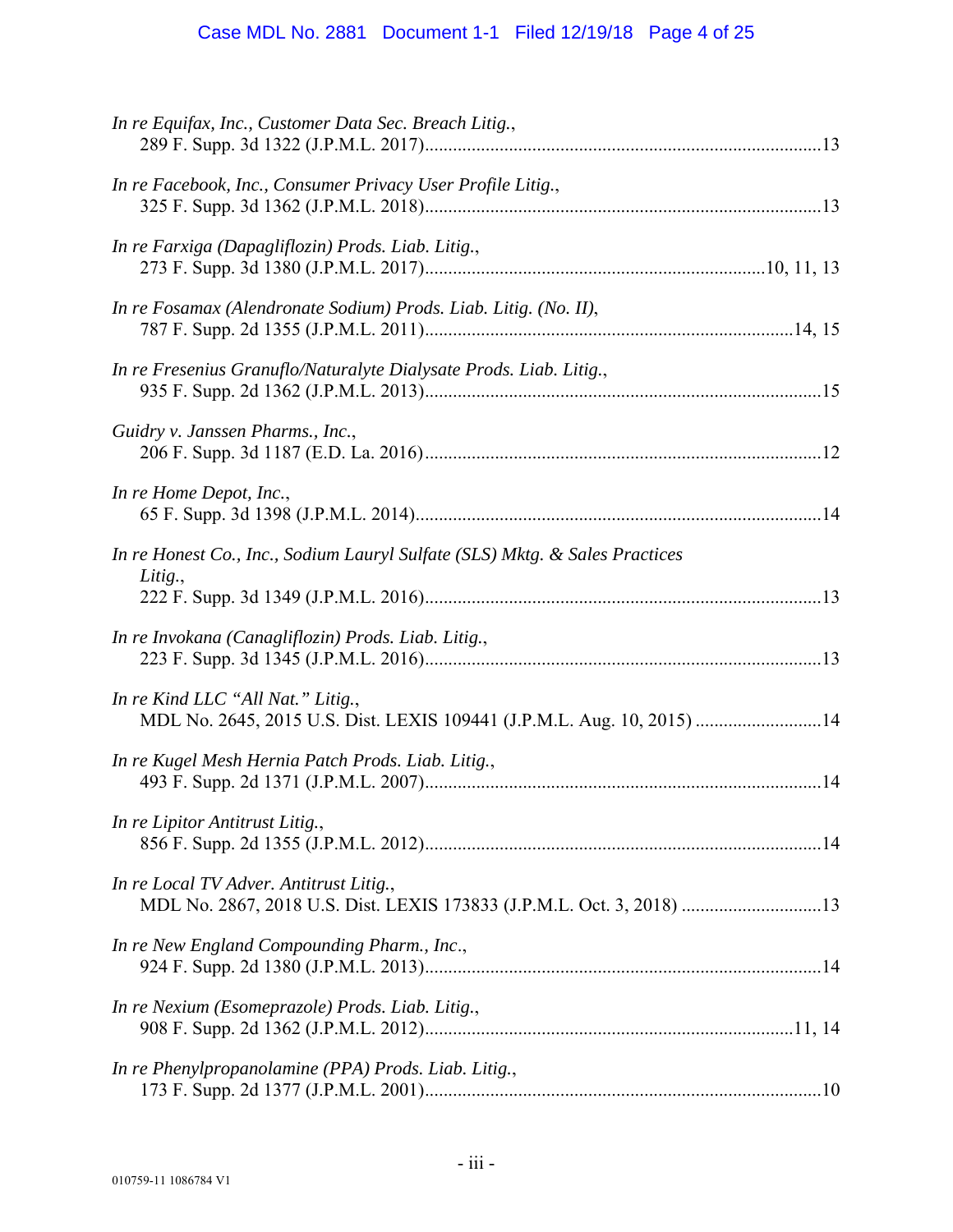# Case MDL No. 2881 Document 1-1 Filed 12/19/18 Page 5 of 25

| In re Qualcomm Antitrust Litig.,                                                                                                           |  |  |  |  |
|--------------------------------------------------------------------------------------------------------------------------------------------|--|--|--|--|
| In re RAH Color Techs. LLC Patent Litig.,<br>MDL No. 2874, 2018 U.S. Dist. LEXIS 206581 (J.P.M.L. Dec. 6, 2018)13                          |  |  |  |  |
| In re Roundup Prods. Liab. Litig.,                                                                                                         |  |  |  |  |
| In re Santa Fe Nat. Tobacco Co. Mktg. & Sales Practices Litig.,                                                                            |  |  |  |  |
| In re Sprouts Farmers Mkt., Inc.,                                                                                                          |  |  |  |  |
| In re Tylenol (Acetaminophen) Mktg., Sales Practices & Prods. Liab. Litig.,                                                                |  |  |  |  |
| Utts v. Bristol-Myers Squibb Co.,                                                                                                          |  |  |  |  |
| In re Vioxx Prods. Liab. Litig.,                                                                                                           |  |  |  |  |
| In re Walgreens Herbal Supplements Mktg. & Sales Practices Litig.,<br>MDL No. 2619, 2015 U.S. Dist. LEXIS 77377 (J.P.M.L. June 11, 2015)11 |  |  |  |  |
| In re Whole Foods Mkt., Inc.,                                                                                                              |  |  |  |  |
| In re Yasmin & Yaz (Drospirenone) Mkg.,                                                                                                    |  |  |  |  |
| Yates v. Ortho-Mcneil-Janssen Pharms., Inc.,                                                                                               |  |  |  |  |
| Young v. Bristol-Myers Squibb Co.,                                                                                                         |  |  |  |  |
| In re Zoloft (Sertranline Hydrochloride) Prods. Liab. Litig.,                                                                              |  |  |  |  |
| In re Zostavax (Zoster Vaccine Live) Prods. Liab. Litig.,<br>MDL No. 2848, 2018 U.S. Dist. LEXIS 132380 (J.P.M.L. Aug. 2, 2018) 10, 11     |  |  |  |  |
| <b>STATUTES</b>                                                                                                                            |  |  |  |  |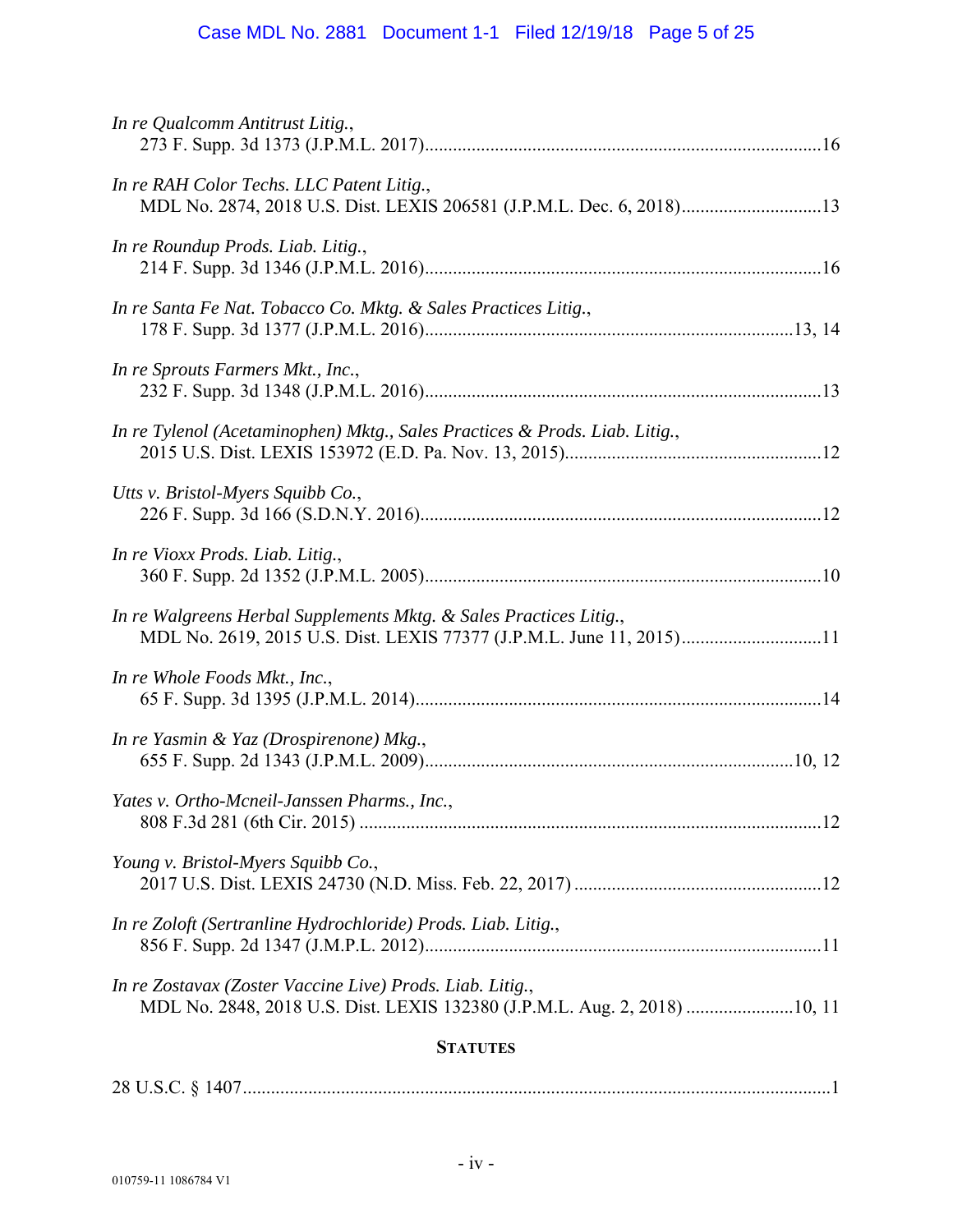# **OTHER AUTHORITIES**

| Francis E. McGovern & John G. Heyburn, II, Evaluating and Improving the MDL       |  |
|-----------------------------------------------------------------------------------|--|
| Hon. John G. Heyburn, II, A View from the Panel: Part of the Solution, 82 Tul. L. |  |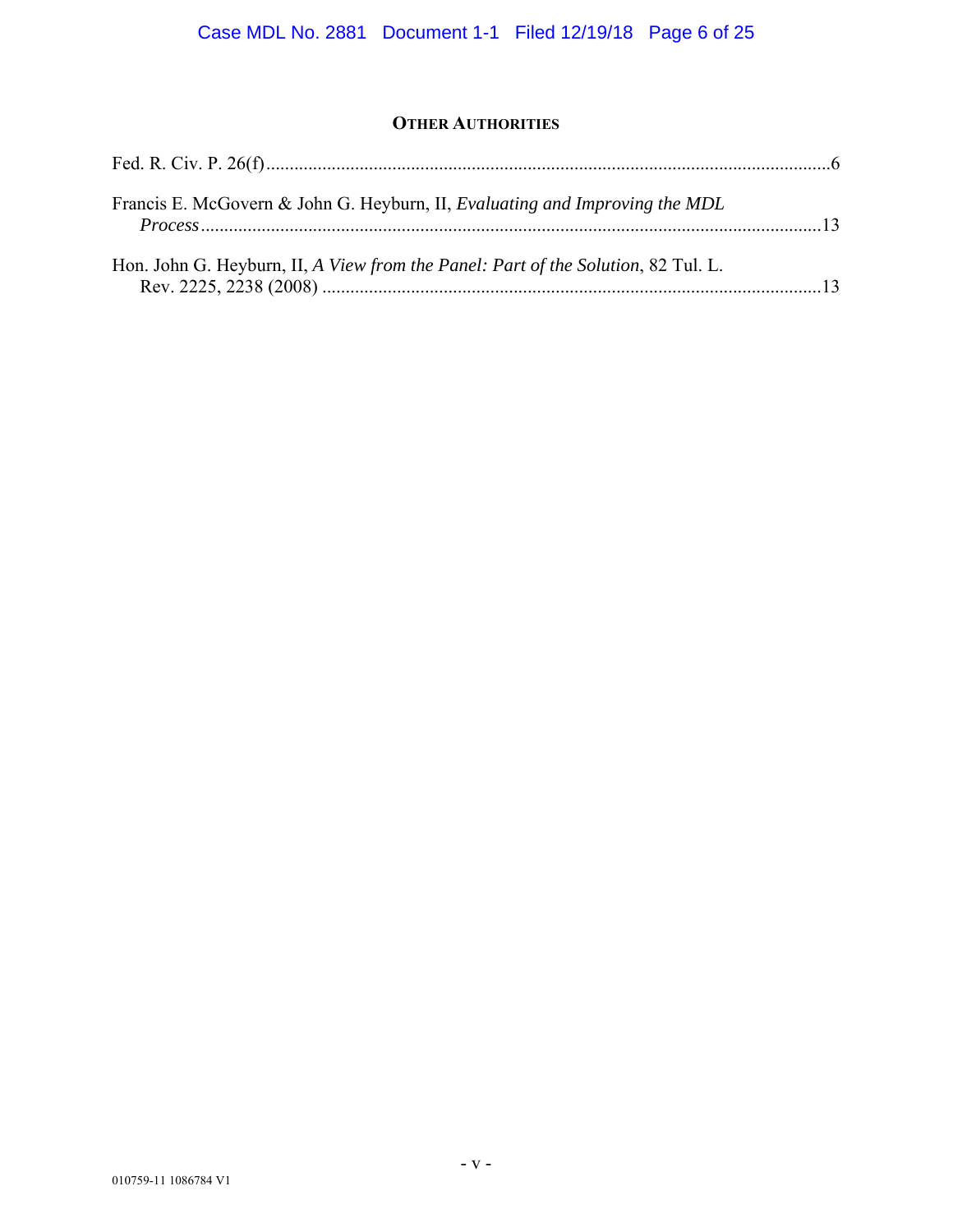#### **I. INTRODUCTION**

Pursuant to 28 U.S.C. § 1407 and Rule 6.2 of the Rules of Procedure of the Judicial Panel on Multidistrict Litigation, plaintiffs in *Holley, et al. v. Gilead Sciences, Inc.*, No. 3:18-cv-6972- JST (N.D. Cal.) (the "*Holley* Plaintiffs") respectfully move the Panel for an order transferring the actions listed on the accompanying Schedule of Actions, as well as any tag-along actions or other cases that may be filed asserting related or similar claims (the "Related Actions"), to the Northern District of California for consolidated or coordinated pretrial proceedings.

There are currently five actions pending in five different federal district courts involving approximately one hundred and fifty plaintiffs who allege they were injured by taking one or more of defendant Gilead Sciences, Inc.'s defective HIV drugs that contain the active ingredient tenofovir disoproxil fumarate ("TDF"). All plaintiffs allege that Gilead intentionally designed its TDF drugs to be unreasonably and unnecessarily toxic to patients' kidneys and bones, while it purposefully withheld a safer design of the drugs for more than a decade in order to make more money. All plaintiffs also challenge the inadequate warnings Gilead gave to physicians and consumers about the risks and safe use of the TDF drugs. Because the cases involve numerous common questions of fact and law, transfer for centralized proceedings in one federal district court will achieve efficiencies in discovery and motion practice, preserve judicial resources, and alleviate the risk of inconsistent pretrial rulings.

The Northern District of California is, by far, the most appropriate forum for consolidated or coordinated pretrial proceedings. Gilead is headquartered and has its principal place of business in the Northern District of California. The conduct that plaintiffs challenge occurred there, the critical mass of important witnesses and documentary evidence is located there, and the overwhelming majority of plaintiffs' claims are already pending there. In addition, locating this multidistrict litigation in the Northern District of California will facilitate coordination between

- 1 -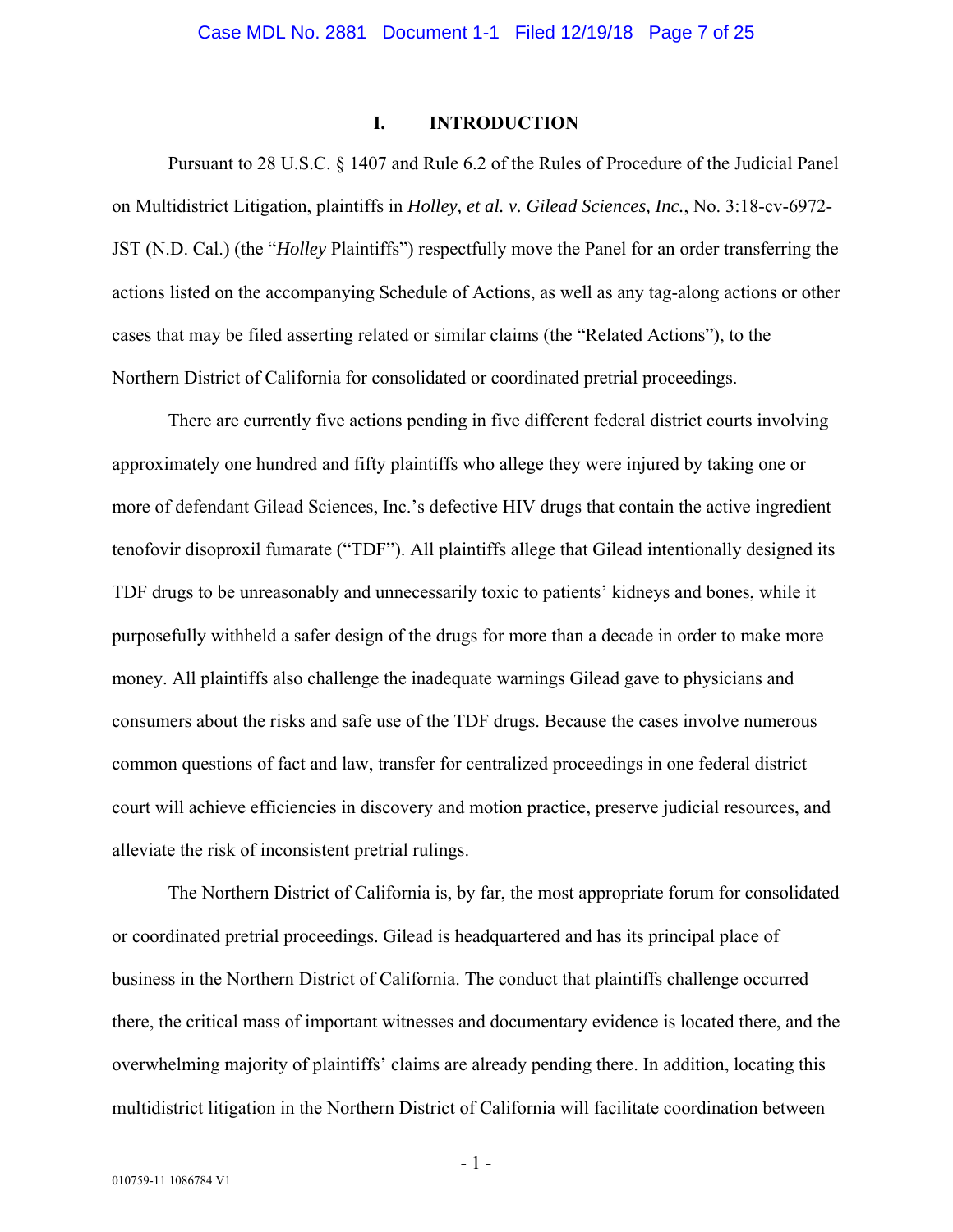#### Case MDL No. 2881 Document 1-1 Filed 12/19/18 Page 8 of 25

the federal cases and state actions pending in Los Angeles County Superior Court; provide a convenient location in a major metropolitan area with ready access from every region of the country; centralize the actions in the court most likely to advance the litigation the furthest in the shortest amount of time; and permit the assignment of a judge who is experienced in multidistrict and other complex litigation. For these reasons and those further discussed below, the Panel should grant the *Holley* Plaintiffs' motion.

#### **II. BACKGROUND**

#### **A. The allegations**

### **1. Design defects**

TDF is a form of the compound tenofovir, which works by blocking an enzyme HIV needs to replicate. Gilead manufacturers, markets, and sells five drugs that contain TDF for the treatment of HIV: Viread (300 mg TDF tablets); Truvada (TDF 300 mg/emtricitabine 200 mg tablets); Atripla (TDF 300 mg/emtricitabine 200 mg/efavirenz 600 mg tablets); Complera (TDF 300 mg/emtricitabine 200 mg/rilpivirine 25 mg tablets); and Stribild (TDF 300 mg/emtricitabine 200 mg/elvitegravir 150 mg/cobicistat 150 mg tablets).<sup>1</sup> The Related Actions challenge Gilead's decision to intentionally withhold a safer design of these drugs in order to make more money.

Before Gilead began selling its first TDF drug, Viread, in 2001, Gilead knew that TDF could be highly toxic to patients' kidneys and bones. And once TDF was on the market, Gilead's knowledge of TDF's toxic effects grew as patients were injured by each successive TDF product. By the time Gilead designed Stribild, it had ten years' worth of cumulative evidence that TDF injured patients' kidneys and bones.

 $\overline{\phantom{0}}$ <sup>1</sup> Viread is also indicated to treat Hepatitis B. And Truvada is also indicated for use in combination with safe sex practices for pre-exposure prophylaxis (PrEP) to reduce the risk of sexually acquired HIV-1 in adults at high risk.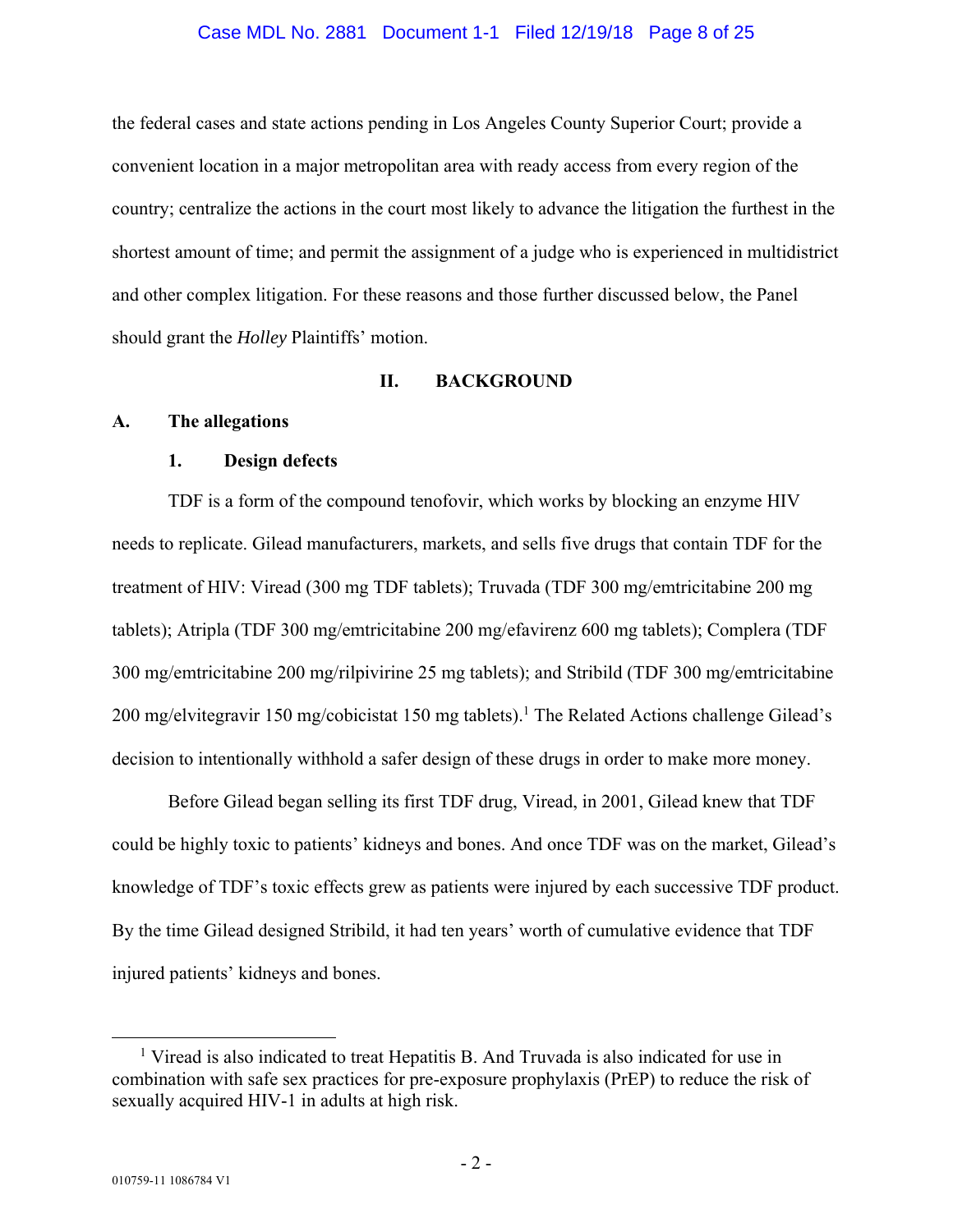#### Case MDL No. 2881 Document 1-1 Filed 12/19/18 Page 9 of 25

Gilead also knew, before it started selling its TDF drugs, that it had discovered a safer version of tenofovir—tenofovir alafenamide fumarate ("TAF"). TAF is absorbed into the cells HIV targets much more efficiently than TDF. As a result, TAF can be administered at a dramatically reduced dose compared to TDF without sacrificing efficacy. Because TAF can be administered at a much lower dose than TDF, TAF is much less toxic than TDF. A 25 mg dose of TAF achieves the same therapeutic effect as a 300 mg dose of TDF, with a better safety profile. Despite knowing that TAF could be given at a much lower, safer dose, Gilead intentionally designed Viread, Truvada, Atripla, Complera, and Stribild to contain toxic TDF rather than safer TAF.

Falsely claiming that TAF was not different enough from TDF, Gilead abruptly shelved its TAF design in 2004. However, as John Milligan, Gilead's President and Chief Executive Officer, later admitted to investment analysts, the real reason Gilead abandoned the TAF design was that TAF was *too* different from TDF. Once Viread was on the market, Gilead did not want to hurt TDF sales by admitting that its TDF-based products are unreasonably and unnecessarily unsafe.

In addition, Gilead knew that by withholding the safer TAF design, it could extend the longevity of its HIV drug franchise and make billions two times over: first, with TDF medications until TDF patent expiration, which would begin by no later than 2018, and second, with TAF medications until TAF patent expiration as late as 2032. Only once Gilead realized billions in sales through most of the TDF patent life did it seek to market safer TAF-based versions of its HIV medications.

Finally, in 2015, Gilead began selling the first of its TAF-designed medicines and convinced doctors to switch their patients from TDF-based to TAF-based treatments by

- 3 -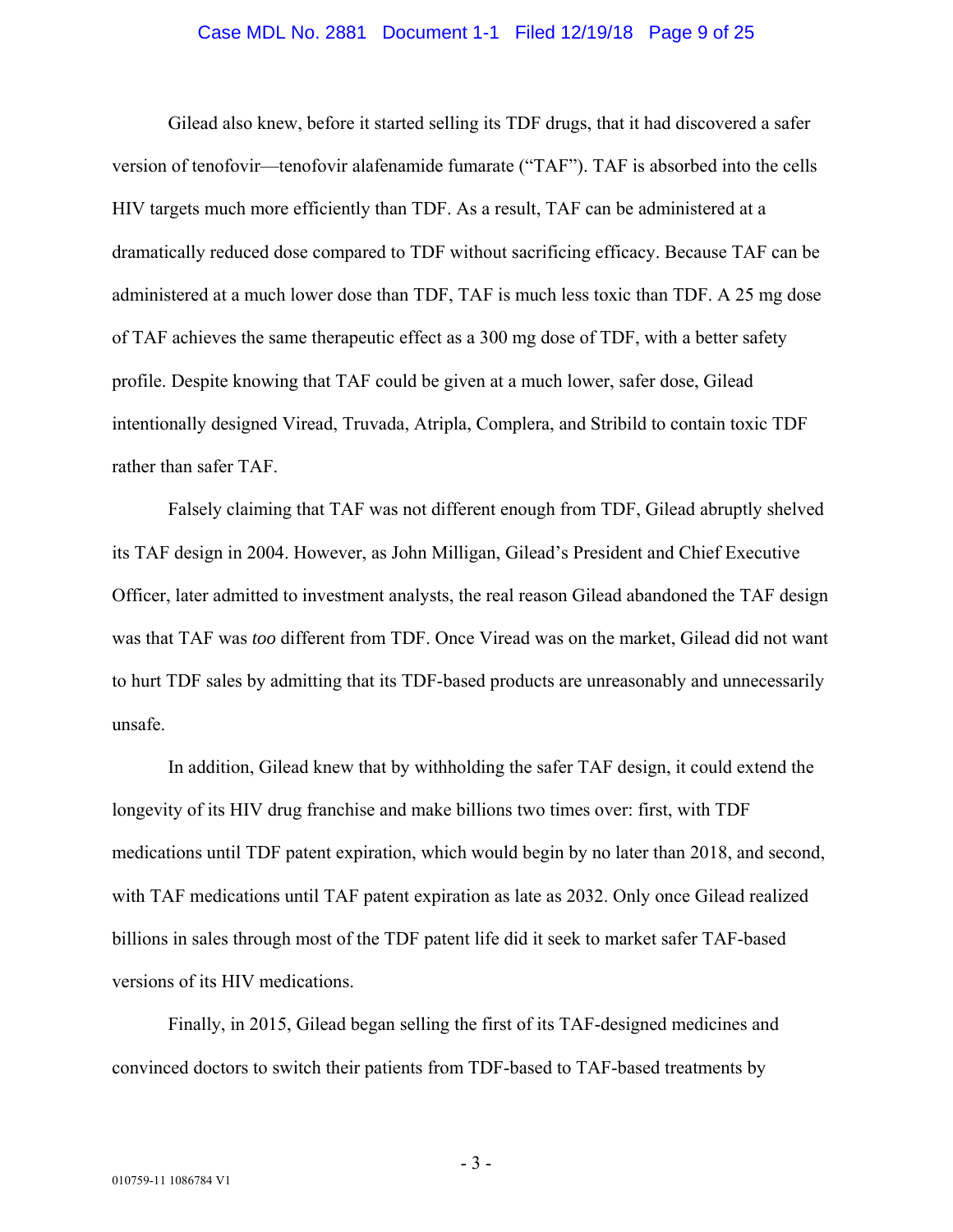#### Case MDL No. 2881 Document 1-1 Filed 12/19/18 Page 10 of 25

demonstrating TAF's superior safety profile over TDF with respect to kidney and bone toxicity—the very benefits Gilead could have and should have incorporated into its prior product designs but withheld from doctors and patients for over a decade.

The *Holley* Plaintiffs also allege that Gilead made Stribild even more dangerous when it designed the drug to include cobicistat in combination with 300 mg TDF. Cobicistat is a pharmacoenhancer or "booster" that inhibits the breakdown of elvitegravir, another active ingredient in Stribild. Gilead knew years before it developed Stribild that: (a) higher tenofovir concentrations in patients' blood, as opposed to the target cells, endangers the kidneys; (b) tenofovir concentrations in patients' blood increase significantly when patients take tenofovir with a booster like cobicistat; and (c) TDF-associated renal toxicity occurs more frequently in patients taking TDF as part of a boosted regimen.

When Gilead developed its first TAF-based antiviral product, Genvoya—which is Stribild with TAF in place of TDF—Gilead reduced the dose of TAF from 25 mg to 10 mg to account for the fact that cobicistat significantly increases tenofovir concentrations. Gilead knew to reduce the dose of TAF in Genvoya before it submitted Stribild to the FDA for marketing approval. Despite this knowledge, Gilead did not reduce the dose of TDF when it designed Stribild. Stribild is even more toxic to patients' kidneys and bones than Gilead's other TDF drugs.

### **2. Failure to warn**

Gilead also failed to adequately warn physicians and patients about the risks and safe use of TDF. Gilead provided only the weakest, inadequate warnings to doctors and patients about the need for frequent monitoring of all patients for TDF-associated kidney and bone damage preventing doctors from detecting early signs of TDF toxicity. Gilead provides stronger monitoring warnings to physicians and patients in the European Union than it does in the United

- 4 -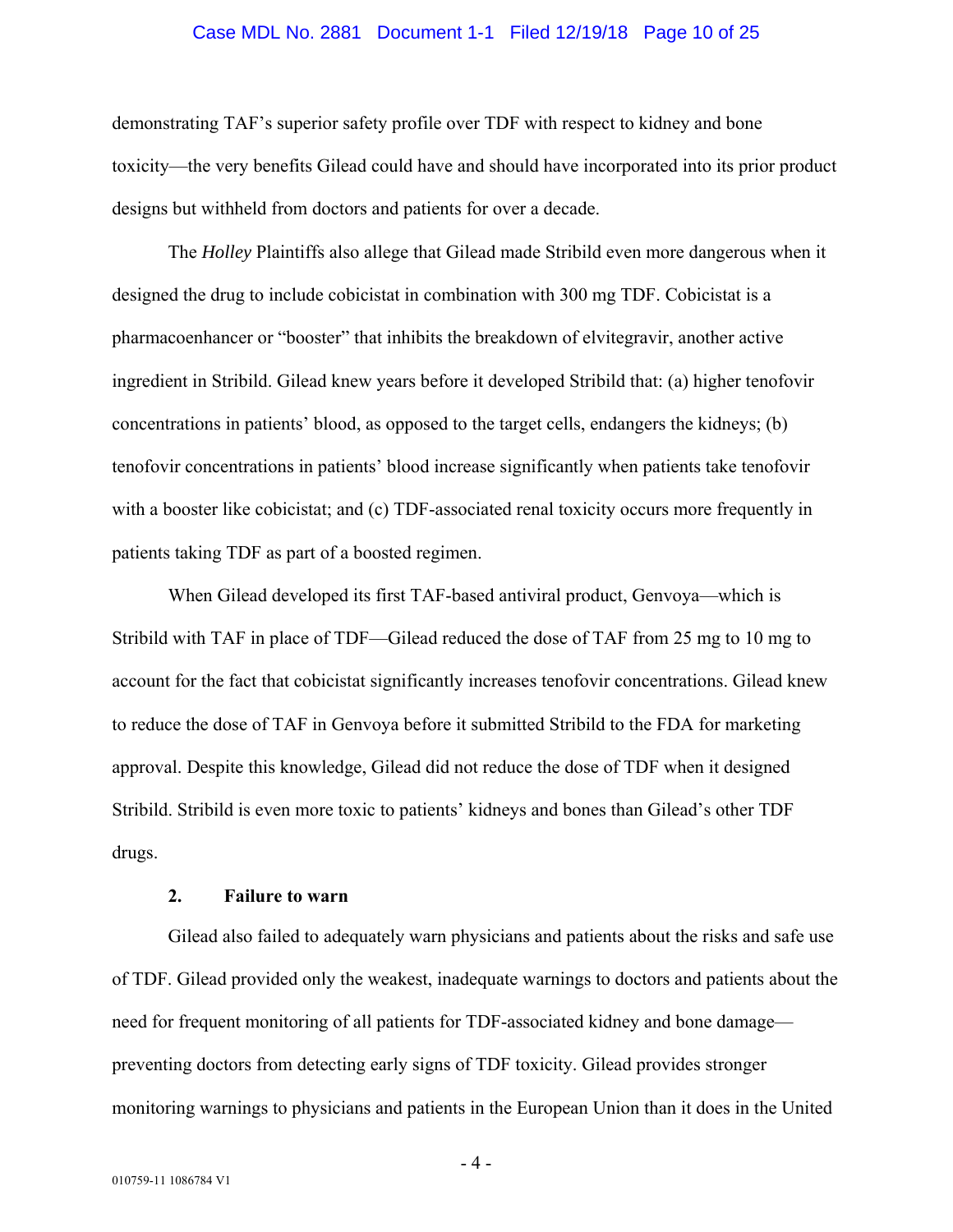#### Case MDL No. 2881 Document 1-1 Filed 12/19/18 Page 11 of 25

States for the exact same TDF products. Contrary to its U.S. labeling, Gilead has consistently recommended, since the approval of its first TDF drug in the EU, that doctors in the EU monitor all TDF Drug patients for multiple markers of TDF toxicity on a frequent, specified schedule. There is no scientific or medical rationale for these differences. Gilead was more concerned with increasing or maintaining crucial U.S. sales than it was in safeguarding patients from the known risks of TDF.

### **B. The Related Actions**

*Holley, et al. v. Gilead Sciences, Inc.*, No. 3:18-cv-6972-JST (N.D. Cal.) asserts claims on behalf of 140 plaintiffs under the laws of Alabama, Arizona, Arkansas, California, Colorado, Delaware, Florida, Georgia, Illinois, Indiana, Louisiana, Maryland, Minnesota, Mississippi, Missouri, Nevada, New Jersey, New Mexico, New York, North Carolina, Ohio, Oklahoma, Pennsylvania, Rhode Island, South Carolina, Tennessee, Texas, Virginia, Washington, and Wisconsin.2 Plaintiffs allege they were injured as a result of taking Stribild or Stribild and one or more of Gilead's other TDF drugs, Viread, Truvada, Atripla, and Complera.<sup>3</sup> Although plaintiffs' claims vary somewhat by state, the *Holley* complaint includes claims for strict liability (design defect and failure to warn), statutory product liability, negligence, breach of implied warranty of merchantability, fraud by omission, and violation of state consumer protection statutes.<sup>4</sup> The *Holley* action was the first complaint to assert the additional theory that Stribild is even more toxic to patients' kidneys and bones than the other TDF drugs.

 <sup>2</sup> *See* Ex. 1 to the Schedule of Actions, *Holley* Docket and Complaint at ¶¶ 389-644.

<sup>3</sup> *See id*. at ¶ 1.

<sup>4</sup> *See id*. at ¶¶ 389-644.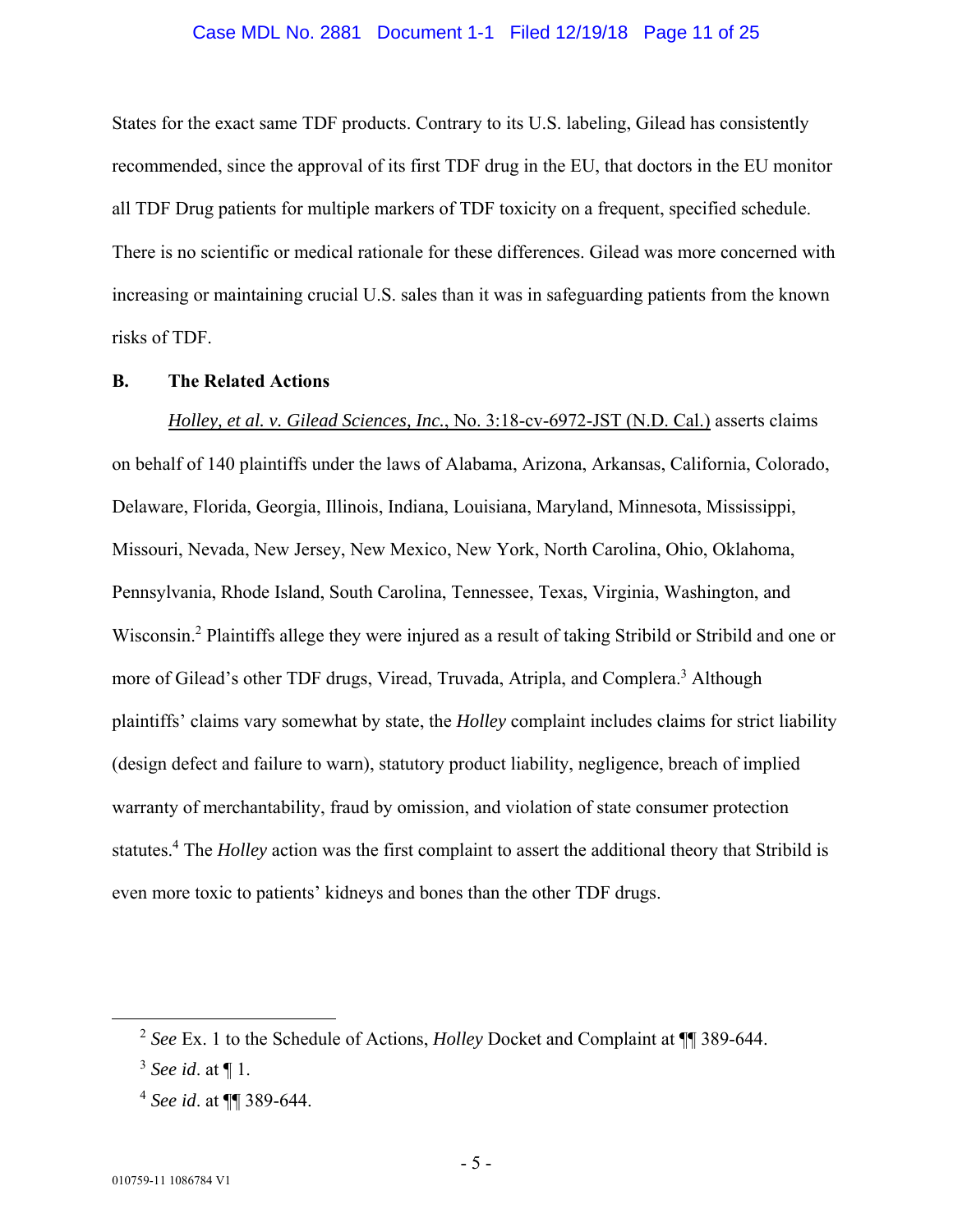### Case MDL No. 2881 Document 1-1 Filed 12/19/18 Page 12 of 25

The Honorable Jon S. Tigar set the initial case management conference for March 13, 2019.<sup>5</sup> The parties' joint case management statement is due March 4, 2019.<sup>6</sup> Under the Standing Order for All Judges of the Northern District of California, the parties must confer and attempt to agree upon a multitude of case management issues ahead of the conference, including, *inter alia*: the preservation and production of electronically stored information; the scope of anticipated discovery and proposed limitations or modifications to the discovery rules; a proposed discovery plan pursuant to Fed. R. Civ. P. 26(f); and a proposed trial plan.<sup>7</sup> Pursuant to court order, on January 11, 2019, the parties will begin discussing these case management issues. $8$  Gilead's anticipated motion to dismiss will be fully briefed by April 5, 2019. $9$ 

*Dechow, et al. v. Gilead Sciences, Inc.*, No. 2:18-cv-9362-AB-GSJ (C.D. Cal.) was removed by Gilead from Los Angeles Superior Court on November 1, 2018.10 The complaint asserts claims under California law (strict products liability, negligence, breach of implied warranty, and breach of express warranty) on behalf of four plaintiffs who took Viread and Truvada.11 On December 5, 2018, plaintiffs filed a motion to remand, which will be heard by the court on February 1, 2019.12 Gilead's deadline to respond to the complaint is thirty days after the court's order on plaintiffs' remand motion.<sup>13</sup>

<sup>13</sup> *See id*., Docket No. 14.

 <sup>5</sup> *See id*., *Holley* Docket No. 13.

<sup>6</sup> *See id*.

<sup>7</sup> *See id*., Docket No. 13-2.

<sup>8</sup> *See id*., Docket No. 23

<sup>9</sup> *See id*.

<sup>10</sup> *See* Ex. 2 to the Schedule of Actions, *Dechow* Docket and Complaint, Docket No. 2.

<sup>11</sup> *See id.*, *Dechow* Docket No. 2-1.

<sup>12</sup> *See id*., Docket No. 15.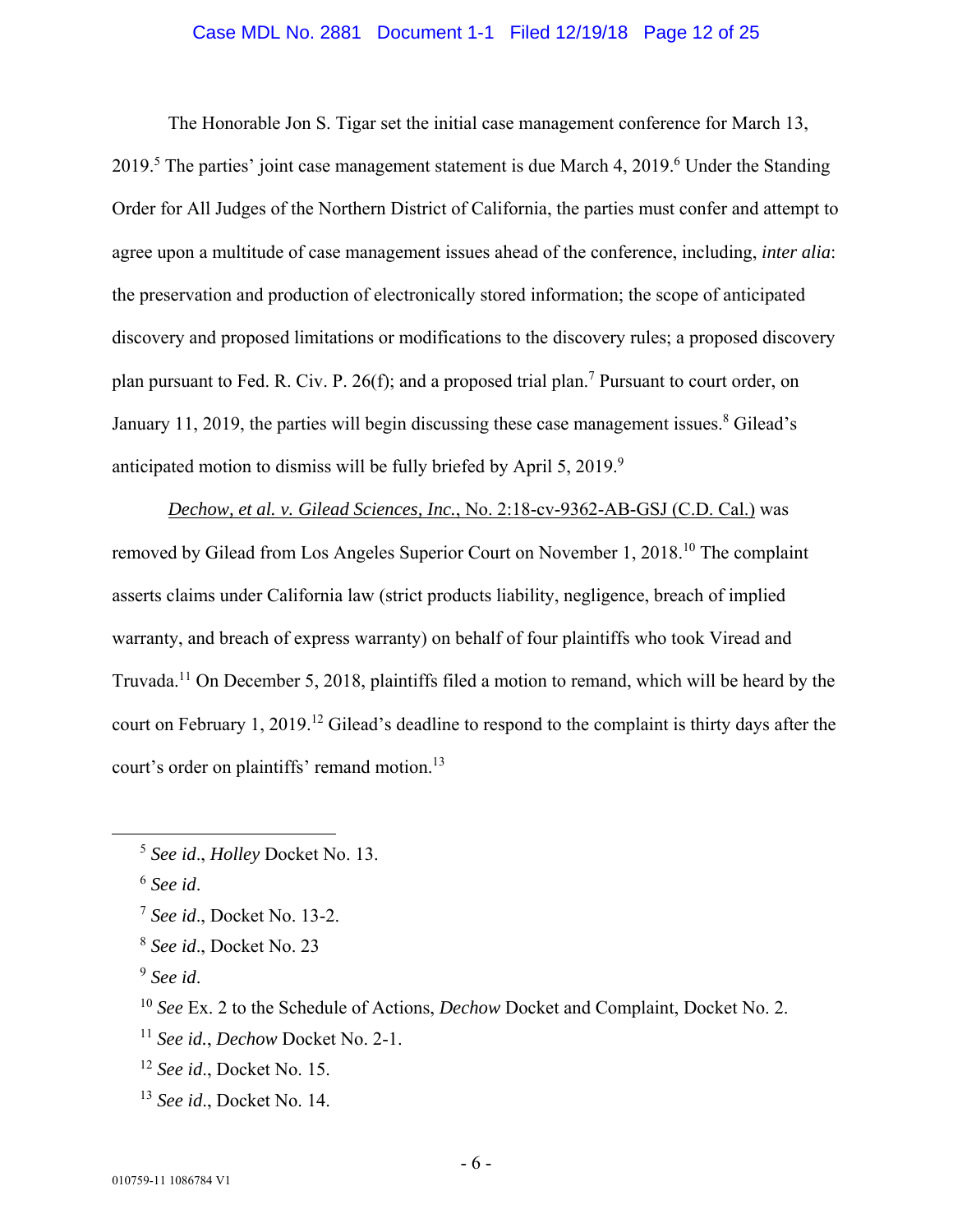### Case MDL No. 2881 Document 1-1 Filed 12/19/18 Page 13 of 25

*Smith v. Gilead Sciences, Inc.*, No. 18-cv-01906-JEB (D.D.C.) asserts claims under District of Columbia law (strict products liability and breach of express warranty) on behalf of one plaintiff who took Truvada.14 Gilead's motion to dismiss the case will be fully briefed on February 22, 2019.<sup>15</sup> There is no case management conference scheduled.

*Pierot v. Gilead Sciences, Inc.*, No. 3:18-cv-975-TAD (W.D. La.) asserts claims under Louisiana law (violation of the Louisiana Products Liability Act and breach of warranty in redhibition) on behalf of one plaintiff who took Truvada.<sup>16</sup> Gilead's motion to dismiss the case will be fully briefed on February 6, 2019.<sup>17</sup> There is no case management conference scheduled.

*Hills v. Gilead Sciences, Inc.*, No. 3:18-cv-718-SDD-EWD (M.D. La.) asserts claims under Louisiana law (violation of the Louisiana Products Liability Act and breach of warranty in redhibition) on behalf of one plaintiff who took Viread.<sup>18</sup> On July 27, 2018, the Clerk of Court for the Middle District of Louisiana notified the Panel that the *Hills* action was a potential multidistrict case.<sup>19</sup> The court cancelled a scheduling conference pending review by the Panel.<sup>20</sup> Gilead's motion to dismiss the case will be filed on December 19, 2018 with plaintiff's opposition due January 9, 2019.21

<sup>21</sup> *See id*., Docket No. 16.

 <sup>14</sup> *See* Ex. 3 to the Schedule of Actions, *Smith* Docket and Complaint, Docket No. 1.

<sup>15</sup> *See id.*, *Smith* Docket No. 8.

<sup>16</sup> *See* Ex. 4 to the Schedule of Actions, *Pierot* Docket and Complaint, Docket No. 1.

<sup>17</sup> *See id.*, *Pierot* Docket No. 12.

<sup>18</sup> *See* Ex. 5 to the Schedule of Actions, *Hills* Docket and Complaint, Docket No. 1.

<sup>19</sup> *See id*., *Hills* Docket No. 3.

<sup>20</sup> *See id*., Docket No. 6.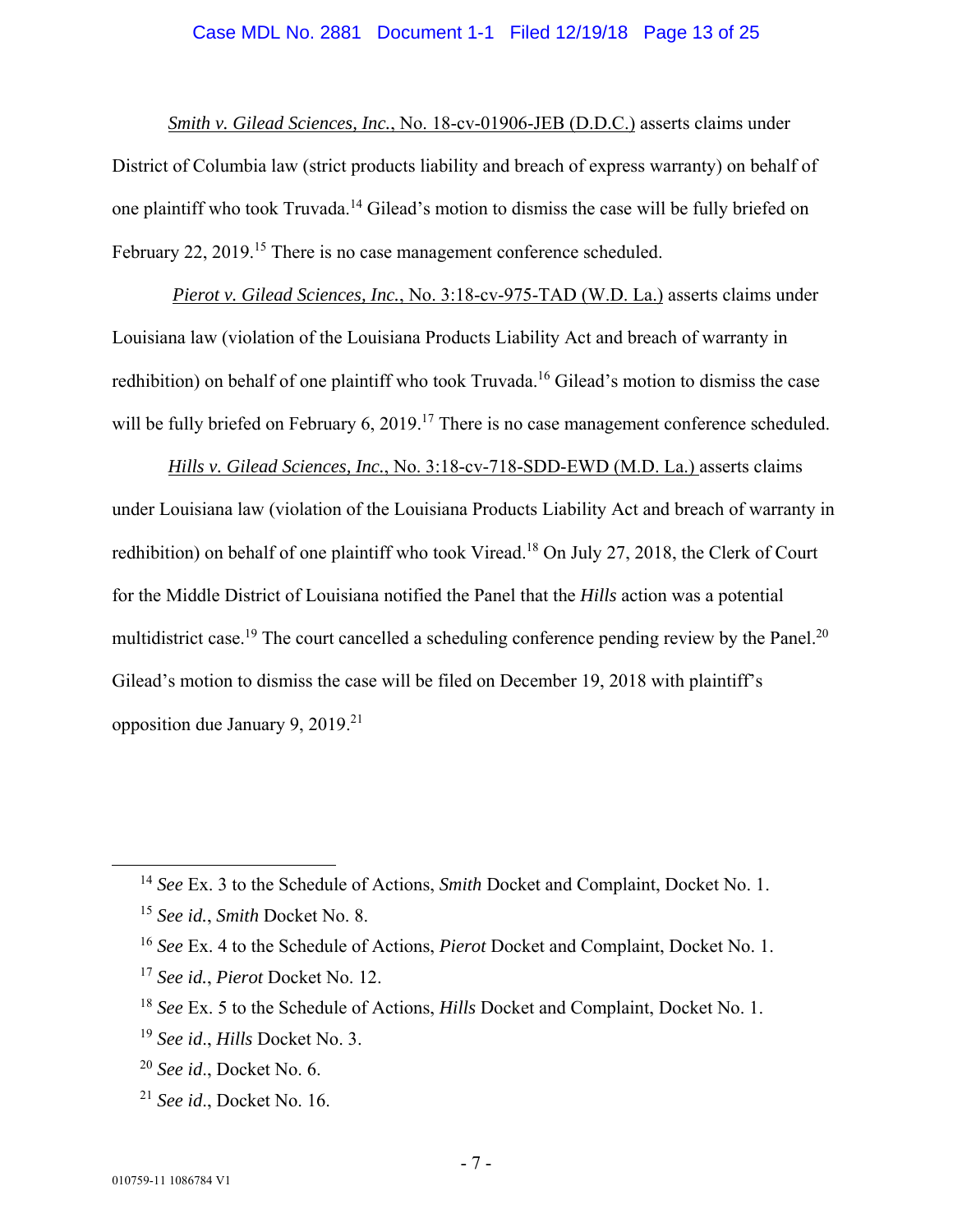# **C. The state cases**

# *Lujano, et al. v. Gilead Sciences, Inc.*, No. BC702302 asserts personal injury claims

under California law (strict products liability, negligence, breach of implied warranty, and breach

of express warranty) on behalf of two plaintiffs who took Truvada and Atripla. The case is

pending in Los Angeles County Superior Court.22

*Martinez, et al. v. Gilead Sciences, Inc.*, No. BC705063 is a putative California class

action brought in Los Angeles County Superior Court to recover under the California Consumer

Legal Remedies Act ( $\S 1750$ ) and California Business and Professional Code ( $\S 17500$ ).<sup>23</sup>

The two California cases have been related before the same judge in Los Angeles County

Complex Court. Gilead's motion to dismiss will be heard on January 23, 2019.24

## **III. TRANSFER AND COORDINATION OF THE RELATED ACTIONS IS APPROPRIATE**

## **A. The Related Actions involve common questions of fact and law.**

The Related Actions involve one or more common questions of fact, including:

- What Gilead knew about the risks of TDF-associated damage to patients' kidneys and bones and adverse events associated with TDF, and the timing of such knowledge;
- When Gilead discovered TAF and its benefits over TDF;
- Why Gilead chose to design Viread, Truvada, Atripla, Complera, and/or Stribild to contain toxic TDF rather than safer TAF;
- Whether there existed a safer alternative design to TDF before Gilead began selling Viread, Truvada, Atripla, Complera, and/or Stribild;
- Why Gilead stopped clinical development of TAF in 2004;

 <sup>22</sup> *See Lujano* Complaint for Damages, attached hereto as Ex. A.

<sup>23</sup> *See Martinez* Class Action Complaint for Injunctive Relief and Damages, attached hereto as Ex. B.

<sup>24</sup> *See* Ex. A.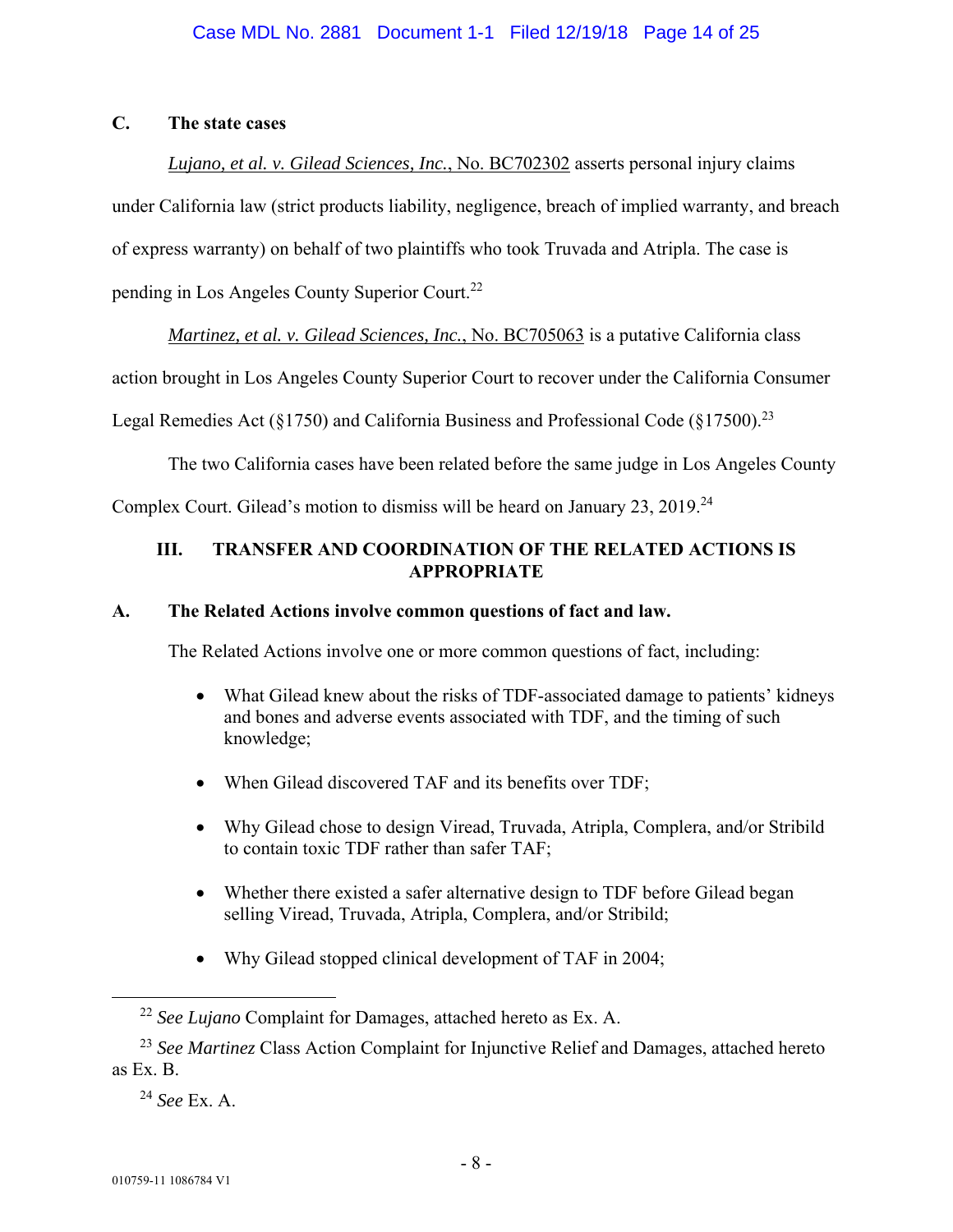- Why Gilead obtained seven patents that purportedly cover TAF after it (temporarily) ceased clinical development of TAF;
- Why Gilead renewed clinical development of TAF in 2010;
- Whether Gilead timed the introduction of its safer TAF-designed products as part of a strategy to mitigate the effects of generic competition;
- What Gilead tells physicians and consumers in promotional or other marketing materials about TDF and/or TAF;
- What Gilead has concluded, based on clinical studies and other medical literature, about the safety benefits of TAF over TDF; and
- What Gilead's labeling states about the risks and safe use of TDF and why Gilead's labeling does not include stronger warnings.

The Related Actions involve one or more common questions of law, including:

- Whether plaintiffs' design defect claims are impliedly preempted by federal law governing the approval of prescription drugs;
- Whether plaintiffs' failure to warn claims are impliedly preempted by federal law governing the approval of prescription drugs;
- Whether Gilead's TDF drugs are defective in design;
- Whether Gilead's product labeling for Viread, Truvada, Atripla, Complera, and/or Stribild adequately warned physicians and patients about the risks and safe use of the drugs;
- Whether Gilead was negligent or grossly negligent in designing and/or marketing its TDF drugs;
- Whether Gilead breached its implied warranty that the TDF drugs would be merchantable and safe for their intended use; and
- Whether Gilead's conduct was willful or wanton for the purpose of awarding punitive damages.

The Panel has repeatedly found that centralization of pretrial proceedings was warranted

in similar pharmaceutical product liability suits because they involved these type of common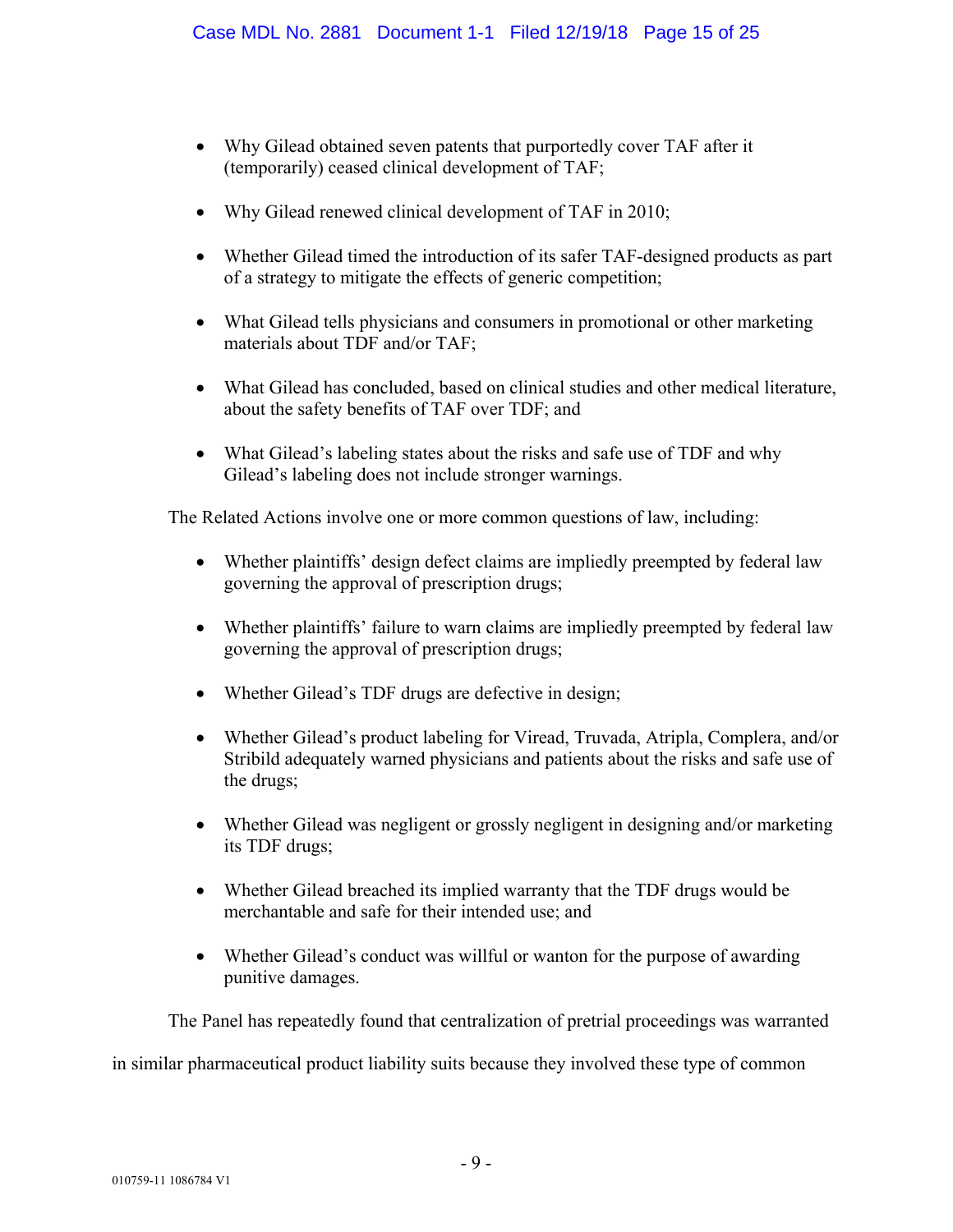#### Case MDL No. 2881 Document 1-1 Filed 12/19/18 Page 16 of 25

issues.25 That some plaintiffs ingested different TDF drugs does not defeat the commonality of the issues. The Panel frequently centralizes product liability actions challenging the safety of a drug substance that is a component of different drug products.26 Here, the toxicity of TDF is a core factual concern of every Related Action. Moreover, common issues predominate even though the *Holley* Plaintiffs assert an additional defect theory with respect to Stribild. Section

<sup>26</sup> *See, e.g.*, *In re Benicar (Olmesartan) Prods. Liab. Litig.*, 96 F. Supp. 3d 1381, 1382 (J.P.M.L. 2015) (centralizing actions that challenged the safety of three brand-name drugs that contained the same active ingredient); *In re Darvocet, Darvon, & Propoxyphene Prods. Liab.*  Litig., 780 F. Supp. 2d at 1380 (centralizing actions that challenged the safety of different medications containing propoxyphene); *In re Avandia Mktg.*, 528 F. Supp. 2d 1339, 1340-41 (J.P.M.L. 2007) (centralizing actions that challenged the safety of multiple brand-name drugs that contained the same active ingredient); *In re Phenylpropanolamine (PPA) Prods. Liab. Litig.*, 173 F. Supp. 2d at 1379 (centralizing actions that challenged the safety of a common drug substance that was an ingredient in multiple different nasal decongestant and weight control products).

 <sup>25</sup> *See, e.g.*, *In re Zostavax (Zoster Vaccine Live) Prods. Liab. Litig.*, MDL No. 2848, 2018 U.S. Dist. LEXIS 132380, at \*2 (J.P.M.L. Aug. 2, 2018) (centralizing actions that shared common questions with respect to the design, testing, manufacture, regulatory approval, labeling, and marketing of vaccine); *In re Farxiga (Dapagliflozin) Prods. Liab. Litig.*, 273 F. Supp. 3d 1380, 1382 (J.P.M.L. 2017) (centralizing actions that shared common factual questions arising from allegations that taking Farxiga or Xigduo XR may result in kidney-related injuries); *In re Darvocet, Darvon, & Propoxyphene Prods. Liab. Litig.*, 780 F. Supp. 2d 1379,1380 (J.P.M.L. 2011) (ruling that centralization was appropriate because actions shared common factual issues as to whether the products were defectively designed and marketed and whether defendants knew of the risks associated with the medications); *In re Yasmin & Yaz (Drospirenone) Mkg.*, 655 F. Supp. 2d 1343, 1343-44 (J.P.M.L. 2009) (centralizing product liability actions with actions challenging marketing practices because all actions sought to hold defendant responsible for harm arising out of the purchase and use of at least one oral contraceptive containing drospirenone); *In re Chantix Prods. Liab. Litig.*, 655 F. Supp. 2d 1346, 1346 (J.P.M.L. 2009) (centralizing actions because they shared factual issues regarding defendant's design, testing, manufacture, and marketing of a smoking cessation drug alleged to have dangerous side effects); *In re Vioxx Prods. Liab. Litig.*, 360 F. Supp. 2d 1352, 1354 (J.P.M.L. 2005) (centralizing actions because they each focused on alleged increased health risks when taking the drug Vioxx and whether defendant knew about the risks and failed to properly disclose them); *In re Phenylpropanolamine (PPA) Prods. Liab. Litig.*, 173 F. Supp. 2d 1377, 1379 (J.P.M.L. 2001) (ruling that centralization was appropriate because all actions "remain rooted in complex core questions concerning the safety" of the drug substance).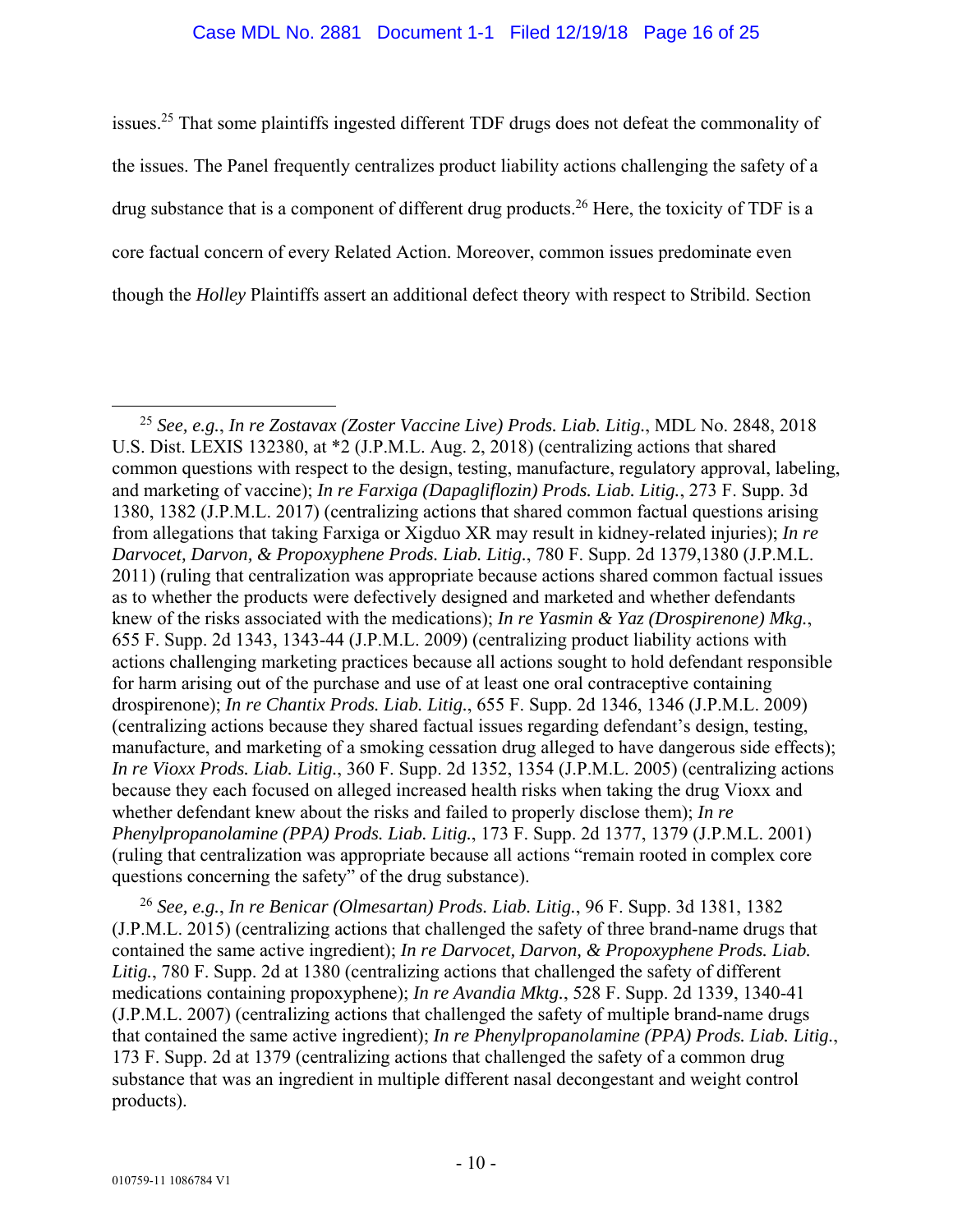#### Case MDL No. 2881 Document 1-1 Filed 12/19/18 Page 17 of 25

1407 does not require a complete or even a majority of common issues.<sup>27</sup> Additional allegations or legal theories will not prevent transfer where, as here, the actions arise from a common factual core.<sup>28</sup> The transferee judge has broad discretion to employ a variety of pretrial techniques, such as separate discovery and/or motion tracks, to address any differences among the cases and efficiently manage the various aspects of the litigation.<sup>29</sup> The Related Actions should be centralized because they share overwhelmingly common issues with respect to Gilead's design, testing, labeling, marketing, and promotion of the TDF drugs and the availability of a safer alternative design.

### **B. Consolidation will promote the just and efficient resolution of the Related Actions.**

In light of the many common issues shared by the Related Actions, "[c]entralization will eliminate duplicative discovery; prevent inconsistent pretrial rulings; and conserve the resources of the parties, their counsel and the judiciary."30 For example, if the cases remain on separate

<sup>30</sup> *In re Nexium (Esomeprazole) Prods. Liab. Litig.*, 908 F. Supp. 2d 1362, 1364 (J.P.M.L. 2012); *see also In re Zostavax (Zoster Vaccine Live) Prods. Liab. Litig.*, 2018 U.S. Dist. LEXIS 132380, at \*2 (same); *In re Darvocet, Darvon, & Propoxyphene Prods. Liab. Litig.*, 780 F. Supp. 2d at 1380-81 (same); *In re Farxiga (Dapagliflozin) Prods. Liab. Litig.*, 273 F. Supp. 3d at 1382

 <sup>27</sup> *See In re Darvocet, Darvon, & Propoxyphene Prods. Liab. Litig.*, 780 F. Supp. 2d at 1381.

<sup>28</sup> *See, e.g.*, *In re Auto Body Shop Antitrust Litig.*, 37 F. Supp. 3d 1388, 1390 (J.P.M.L. 2014) ("Transfer under Section 1407 does not require a complete identity of common factual issues or parties as a prerequisite to transfer, and the presence of additional facts or differing legal theories is not significant where, as here, the actions still arise from a common factual core.").

<sup>29</sup> *See In re Walgreens Herbal Supplements Mktg. & Sales Practices Litig.*, MDL No. 2619, 2015 U.S. Dist. LEXIS 77377, at \*7 (J.P.M.L. June 11, 2015). Moreover, transferee judges in product liability MDLs routinely employ case management tools such as separate discovery tracks to handle the different issues that arise in such cases. *See, e.g.*, *In re Zoloft (Sertranline Hydrochloride) Prods. Liab. Litig.*, 856 F. Supp. 2d 1347, 1348 (J.M.P.L. 2012) ("[W]e have found that products liability cases often present some individual factual issues, but that coordination of discovery across all actions, with the use of common and individual discovery tracks, can offer efficiencies to all parties."); *In re Darvocet, Darvon, & Propoxyphene Prods. Liab. Litig.*, 780 F. Supp. 2d at 1381 ("Transferee judges can accommodate common and individual discovery tracks, gaining the benefits of centralization without delaying or compromising consideration of claims on their individual merits.").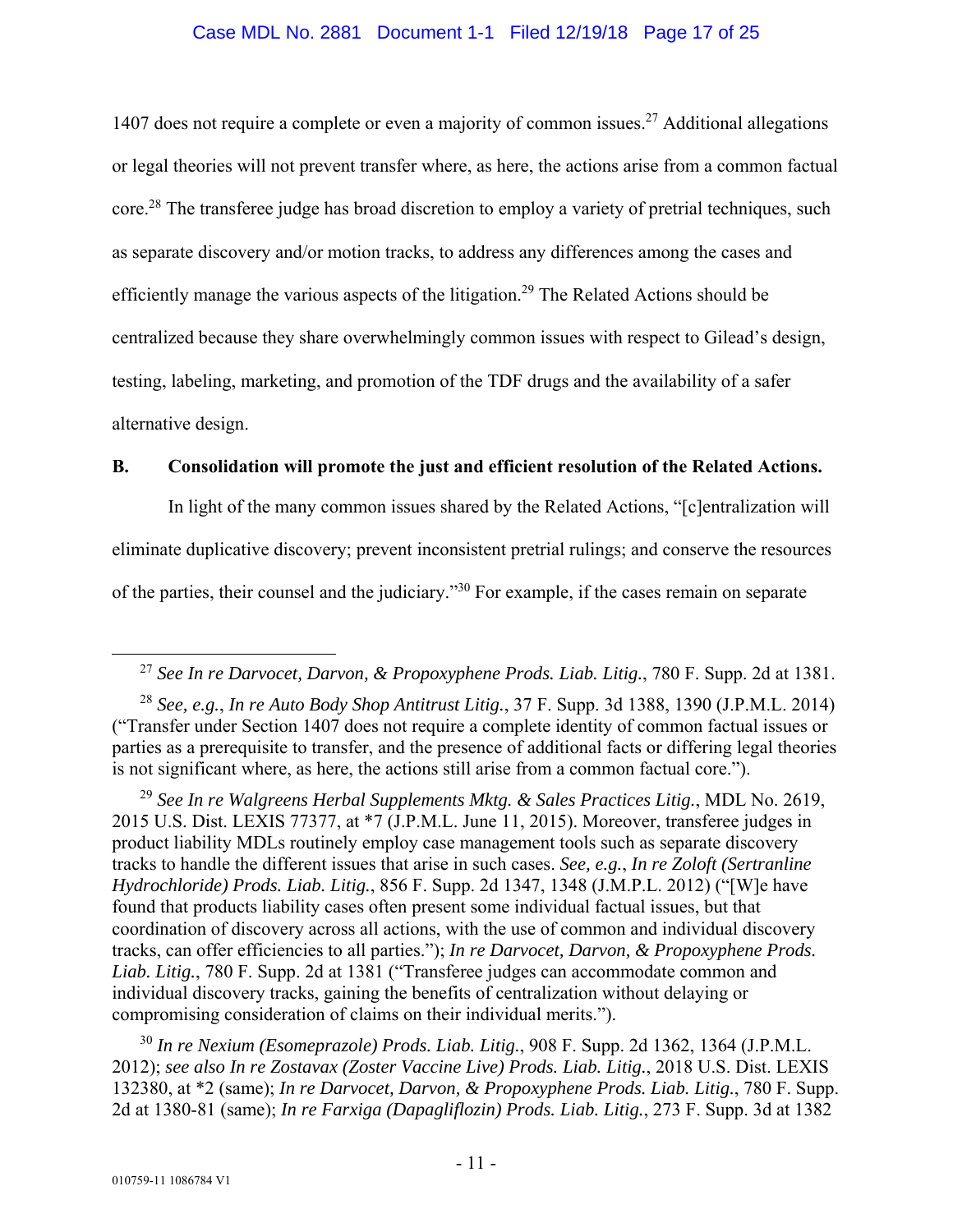#### Case MDL No. 2881 Document 1-1 Filed 12/19/18 Page 18 of 25

tracks, there is a risk that the different courts will reach different results with respect to whether plaintiffs' design defect claims are preempted. Federal district courts are divided on whether state law design defect claims against manufacturers of brand-name prescription drugs are impliedly preempted by federal law that governs the approval of prescription drugs. Some courts have held that such claims are not preempted because the U.S. Supreme Court has not addressed preemption of design defect claims involving brand-name pharmaceuticals, and the Court's precedent with respect to generic drugs does not apply.<sup>31</sup> Others have held that such claims are not preempted if plaintiffs allege that the brand-name manufacturer should have designed a safe product before obtaining regulatory approval.<sup>32</sup> And some have held that such claims are preempted because a design change requires regulatory approval.<sup>33</sup> Centralization will avoid the risk that this inconsistent treatment of design claims in cases involving different drugs will occur here in connection with cases involving the same drug. Moreover, if the cases are centralized, the parties will need to brief this issue only once, conserving the resources of the parties, their

 $\overline{a}$ 

<sup>(</sup>same); *In re Yasmin & Yaz Mktg.*, 655 F. Supp. 2d at 1344 ("Transfer under Section 1407 will offer the benefit of placing all actions in this docket before a single judge who can structure pretrial proceedings to consider all parties' legitimate discovery needs while ensuring that common parties and witnesses are not subjected to discovery demands that duplicate activity that will occur or has already occurred in other actions.").

<sup>31</sup> *See, e.g.*, *In re Tylenol (Acetaminophen) Mktg., Sales Practices & Prods. Liab. Litig.*, 2015 U.S. Dist. LEXIS 153972, at \*74 (E.D. Pa. Nov. 13, 2015); *Brown v. Johnson & Johnson*, 64 F. Supp. 3d 717, 721-22 (E.D. Pa. 2014).

<sup>32</sup> *See, e.g.*, *Young v. Bristol-Myers Squibb Co.*, 2017 U.S. Dist. LEXIS 24730, at \*16-21 (N.D. Miss. Feb. 22, 2017); *Guidry v. Janssen Pharms., Inc.*, 206 F. Supp. 3d 1187, 1208 (E.D. La. 2016).

<sup>33</sup> *See, e.g.*, *Yates v. Ortho-Mcneil-Janssen Pharms., Inc.*, 808 F.3d 281, 299-300 (6th Cir. 2015); *Utts v. Bristol-Myers Squibb Co.*, 226 F. Supp. 3d 166, 185-86 (S.D.N.Y. 2016).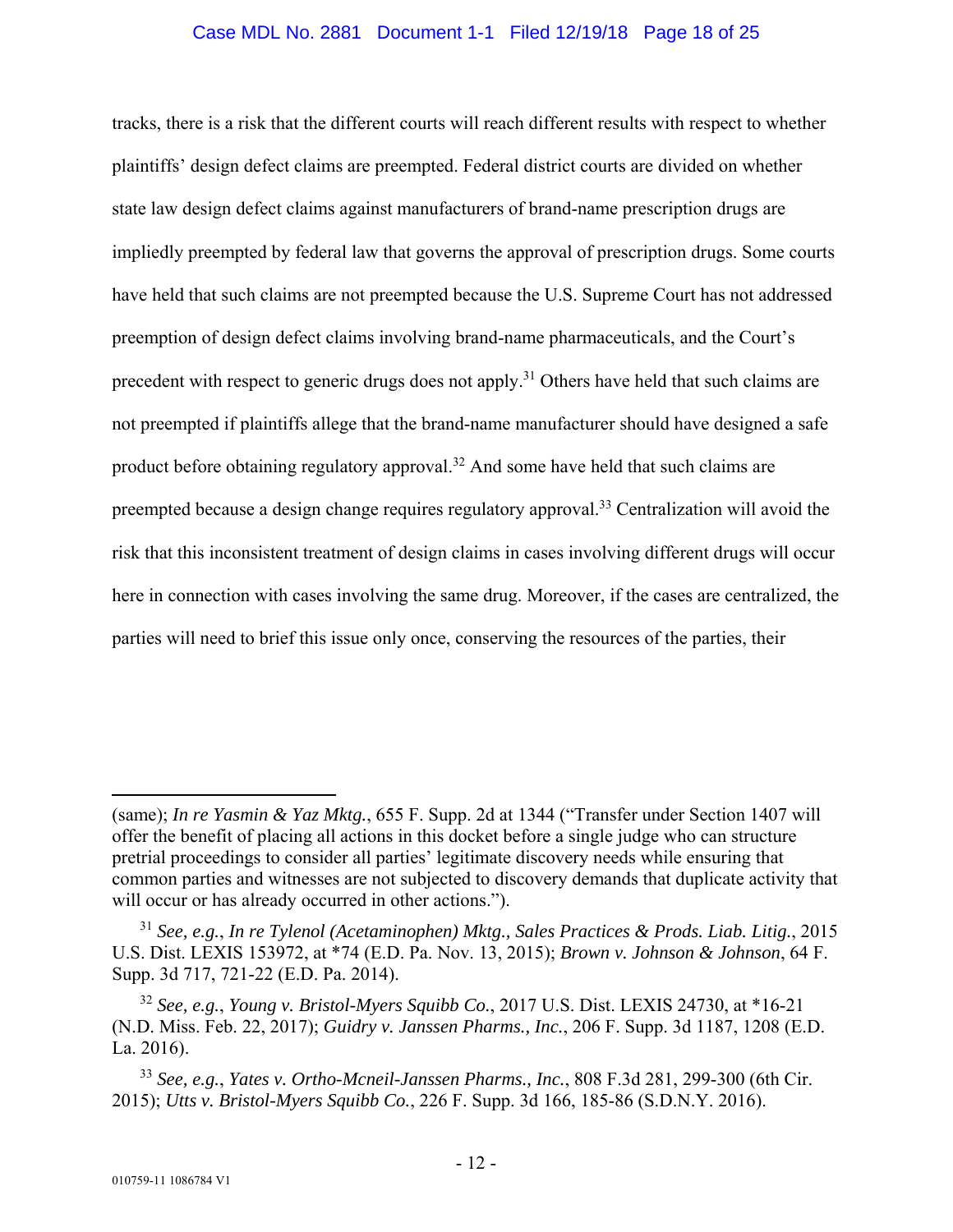#### Case MDL No. 2881 Document 1-1 Filed 12/19/18 Page 19 of 25

counsel, and the judiciary. Centralization at this early stage will achieve precisely the type of efficiencies the multidistrict litigation process was designed to generate.<sup>34</sup>

## **IV. THE PANEL SHOULD TRANSFER AND COORDINATE ALL RELATED ACTIONS IN THE NORTHERN DISTRICT OF CALIFORNIA**

## **A. The Northern District of California has the strongest nexus to the litigation.**

A potential transferee court's connection to the litigation is among the most important

factors the Panel considers in deciding where to locate an MDL.<sup>35</sup>

The Panel has concluded—time and time again—that the most appropriate transferee

district is the one where the defendant's principal place of business, and thus critical witnesses

and documents, are located.<sup>36</sup> Gilead is headquartered and has its principal place of business in

<sup>35</sup> See id. at 2239 ("In a given docket, the particular location of the transferee court can be of greater importance because of the nature of the discovery and the concentration of witnesses."); *see also* Francis E. McGovern & John G. Heyburn, II, *Evaluating and Improving the MDL Process*, 38 Litigation 26-32 (Spring 2012) ("The choice of a transferee judge is subject to few criteria other than the relatedness of the location and our belief in the ability and experience of that judge.").

<sup>36</sup> *See, e.g.*, *In re RAH Color Techs. LLC Patent Litig.*, MDL No. 2874, 2018 U.S. Dist. LEXIS 206581, at \*2-3 (J.P.M.L. Dec. 6, 2018) (transferring cases to the district where two of three defendants are headquartered); *In re Local TV Adver. Antitrust Litig.*, MDL No. 2867, 2018 U.S. Dist. LEXIS 173833, at \*2-3 (J.P.M.L. Oct. 3, 2018) (transferring cases to the district where the common defendant is headquartered); *In re Chi. Bd. Options Exch. Volatility Index Manipulation Antitrust Litig.*, 325 F. Supp. 3d 1374, 1376-77 (J.P.M.L. 2018) (transferring cases to the district where multiple defendants are headquartered); *In re Facebook, Inc., Consumer Privacy User Profile Litig.*, 325 F. Supp. 3d 1362, 1364 (J.P.M.L. 2018) (transferring cases to the district where a key defendant is headquartered); *In re: Dicamba Herbicides Litig.*, 289 F. Supp. 3d 1345, 1347 (J.P.M.L. 2018) (same); *In re Equifax, Inc., Customer Data Sec. Breach Litig.*, 289 F. Supp. 3d 1322, 1326 (J.P.M.L. 2017) (same); *In re Farxiga (Dapagliflozin) Prods. Liab. Litig.*, 273 F. Supp. 3d at 1382 (same); *In re Invokana (Canagliflozin) Prods. Liab. Litig.*, 223 F. Supp. 3d 1345, 1348-49 (J.P.M.L. 2016) (same); *In re Sprouts Farmers Mkt., Inc.*, 232 F. Supp. 3d 1348, 1348 (J.P.M.L. 2016) (same); *In re 21st Century Oncology Customer Data Sec. Breach Litig.*, 214 F. Supp. 3d 1357, 1358 (J.P.M.L. 2016) (same); *In re Honest Co., Inc., Sodium Lauryl Sulfate (SLS) Mktg. & Sales Practices Litig.*, 222 F. Supp. 3d 1349, 1350 (J.P.M.L. 2016) (same); *In re Santa Fe Nat. Tobacco Co. Mktg. & Sales Practices Litig.*, 178 F.

<sup>&</sup>lt;sup>34</sup> "Centralization works best when a group of actions are all in the initial phases of discovery and motion practice." Hon. John G. Heyburn, II, *A View from the Panel: Part of the Solution*, 82 Tul. L. Rev. 2225, 2238 (2008).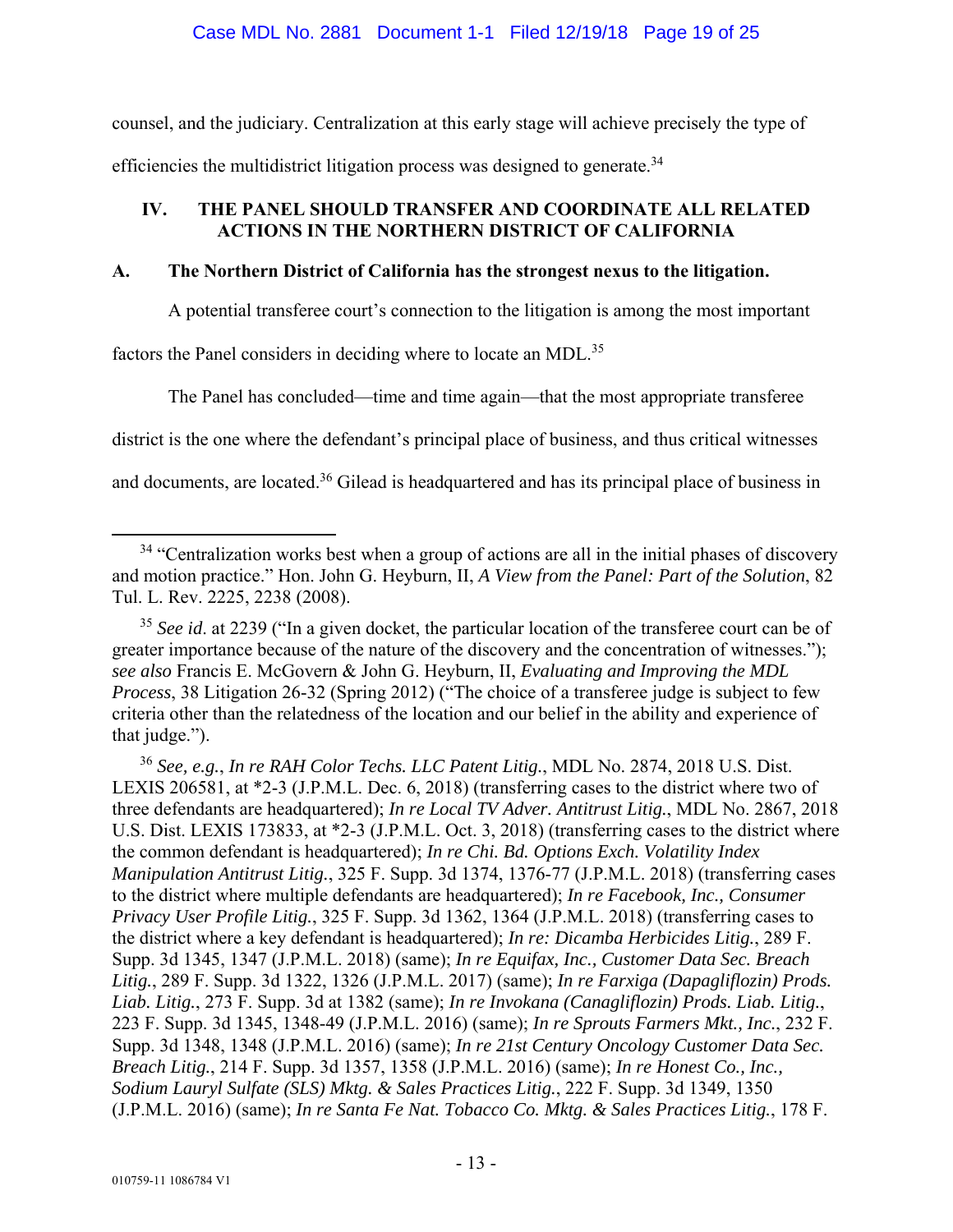#### Case MDL No. 2881 Document 1-1 Filed 12/19/18 Page 20 of 25

the Northern District of California. The vast majority of critical documents and witnesses are located within that district. And Gilead's challenged conduct and decision-making with respect to TDF and TAF occurred there too.<sup>37</sup> There is no other district in the country with stronger ties to the subject matter of the Related Actions.

The Panel also frequently transfers cases to the court where the majority of cases are located.38 Here, although there is one action pending in each of five district courts, the action in the Northern District of California includes the claims of 140 plaintiffs. Thus, there are currently 140 plaintiffs with claims pending in the Northern District of California and only seven plaintiffs

<sup>37</sup> *See, e.g.*, *In re: Dicamba Herbicides Litig.*, 289 F. Supp. 3d at 1347 (selecting the Eastern District of Missouri as the transferee district because: "Monsanto is headquartered in the Eastern District of Missouri, and it represents that various relevant activities took place there, including research and development of Xtend seeds and XtendiMax, submission of relevant regulatory filings, and oversight of the commercial launch of those products.").

<sup>38</sup> *See, e.g.*, *In re Nexium (Esomeprazole) Prods. Liab. Litig.*, 908 F. Supp. 2d at 1364 (transferring cases to the district where the pending actions involved the majority of plaintiffs in the litigation).

 $\overline{a}$ 

Supp. 3d 1377, 1379 (J.P.M.L. 2016) (same); *In re Daily Fantasy Sports Mktg. & Sales Practices Litig.*, 158 F. Supp. 3d 1375, 1380 (J.P.M.L. 2016) (same); *In re Kind LLC "All Nat." Litig.*, MDL No. 2645, 2015 U.S. Dist. LEXIS 109441, at \*3-4 (J.P.M.L. Aug. 10, 2015) (same); *In re Benicar (Olmesartan) Prods. Liab. Litig.*, 96 F. Supp. 3d at 1383 (transferring cases to the district where two defendants are headquartered); *In re Home Depot, Inc.*, 65 F. Supp. 3d 1398, 1400 (J.P.M.L. 2014) (transferring cases to the district were defendant is headquartered); *In re Whole Foods Mkt., Inc.*, 65 F. Supp. 3d 1395, 1396 (J.P.M.L. 2014) (transferring cases to the district where defendants are located); *In re Aluminum Warehousing Antitrust Litig.*, 988 F. Supp. 2d 1362, 1363 (J.P.M.L. 2013) (same); *In re Effexor (Venlafaxine Hydrochloride) Prods. Liab. Litig.*, 959 F. Supp. 2d 1359, 1360 (J.P.M.L. 2013) (transferring cases to the district where a defendant is headquartered); *In re New England Compounding Pharm., Inc*., 924 F. Supp. 2d 1380, 1381 (J.P.M.L. 2013) (transferring cases to the district where defendant's corporate headquarters is located); *In re Lipitor Antitrust Litig.*, 856 F. Supp. 2d 1355, 1356 (J.P.M.L. 2012) (transferring cases to the district where a defendant's corporate headquarters is located); *In re Darvocet, Darvon & Propoxyphene Prods. Liab. Litig.*, 780 F. Supp. 2d at 1382 (same); *In re Fosamax (Alendronate Sodium) Prods. Liab. Litig. (No. II)*, 787 F. Supp. 2d 1355, 1357 (J.P.M.L. 2011) (same); *In re Avandia Mktg.*, 528 F. Supp. 2d at 1340-41 (same); *In re Kugel Mesh Hernia Patch Prods. Liab. Litig.*, 493 F. Supp. 2d 1371, 1374 (J.P.M.L. 2007) (same); *In re Am. Honda Motor Co., Oil Filter Prods. Liab. Litig.*, 416 F. Supp. 2d 1368, 1369 (J.P.M.L. 2006) (same).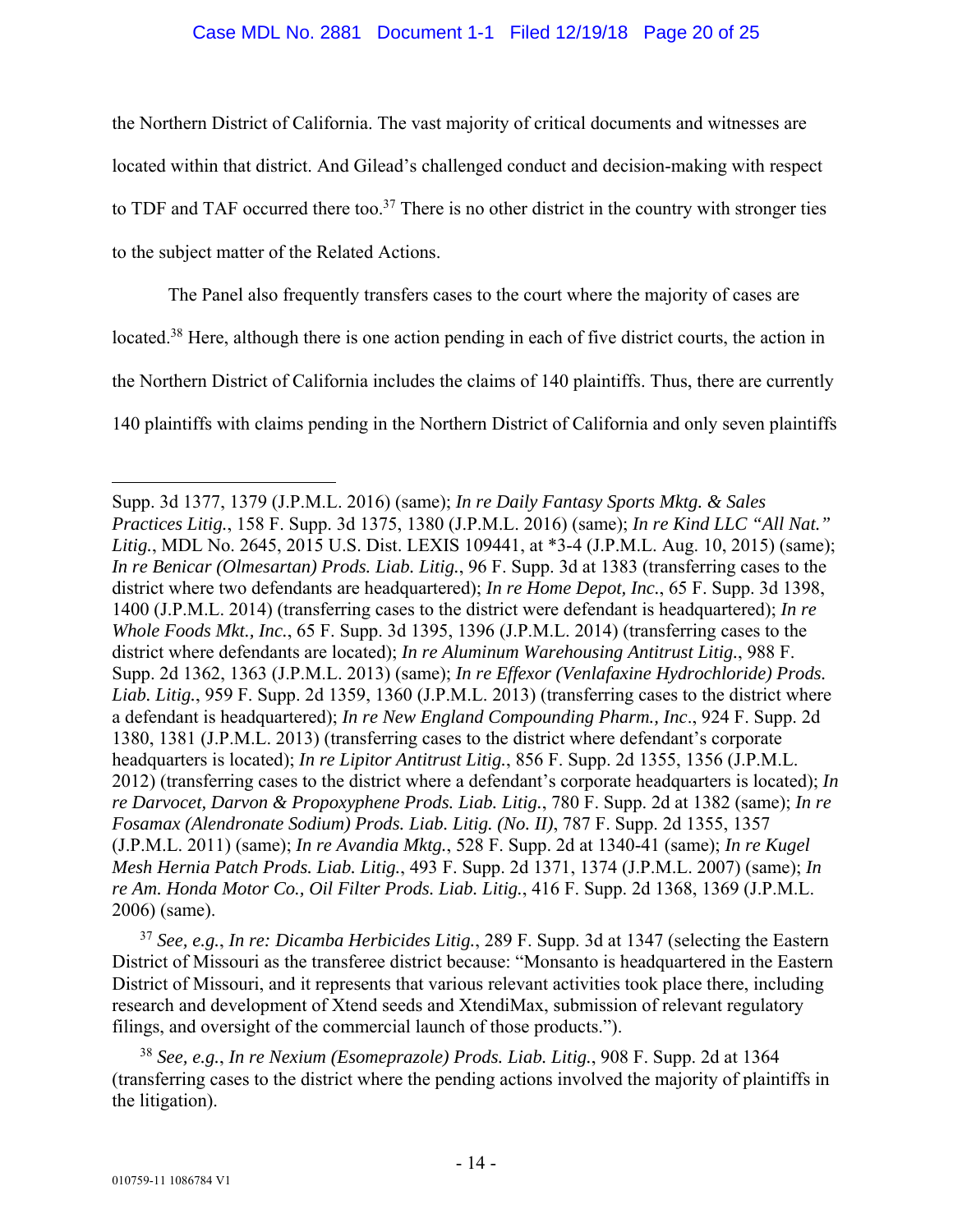#### Case MDL No. 2881 Document 1-1 Filed 12/19/18 Page 21 of 25

with claims pending in four other federal courts. With Gilead and the majority of relevant evidence and plaintiffs' claims located in the Northern District of California, the clear center of gravity of these actions is the Northern District of California.

# **B. Multiple other considerations favor the Northern District of California over other districts.**

Other factors the Panel regularly considers also point to the Northern District of California as the best choice for MDL referral.

First, location of the MDL in the Northern District of California will facilitate coordination between the federal actions and state cases pending in Los Angeles Superior Court.39 This coordination will not be as seamless if the MDL is located in a more far-flung location.

Second, the Northern District of California is the most convenient for the parties and their counsel. In addition to Gilead and its counsel,<sup>40</sup> the attorney for plaintiffs in the Western District of Louisiana and Middle District of Louisiana cases is located in California.41 The Northern District of California is also convenient for movants' counsel and any additional counsel – no matter where they are located. It is served by three international airports located in San Francisco, San Jose, and Oakland, and the surrounding area possesses an abundance of amenities, including hotels, rental cars, and any needed litigation resources. In sum, it is "an

 <sup>39</sup> *See In re Benicar (Olmesartan) Prods. Liab. Litig.*, 96 F. Supp. 3d at 1383 (transferring cases to a transferee court within a state where related state court actions were pending in order to facilitate federal-state coordination); *In re Fresenius Granuflo/Naturalyte Dialysate Prods. Liab. Litig.*, 935 F. Supp. 2d 1362, 1363 (J.P.M.L. 2013) (same); *In re Fosamax (Alendronate Sodium) Prods. Liab. Litig. (No. II)*, 787 F. Supp. 2d at 1357 (same).

 $40$  Gilead is represented by Debra E. Pole and Joshua E. Anderson from the Los Angeles, California office of Sidley Austin, LLP.

<sup>&</sup>lt;sup>41</sup> Plaintiffs' counsel in those cases, Michelle M. Rutherford, has an office in Los Angeles, California. *See* Ex. A (*Lujano* Complaint).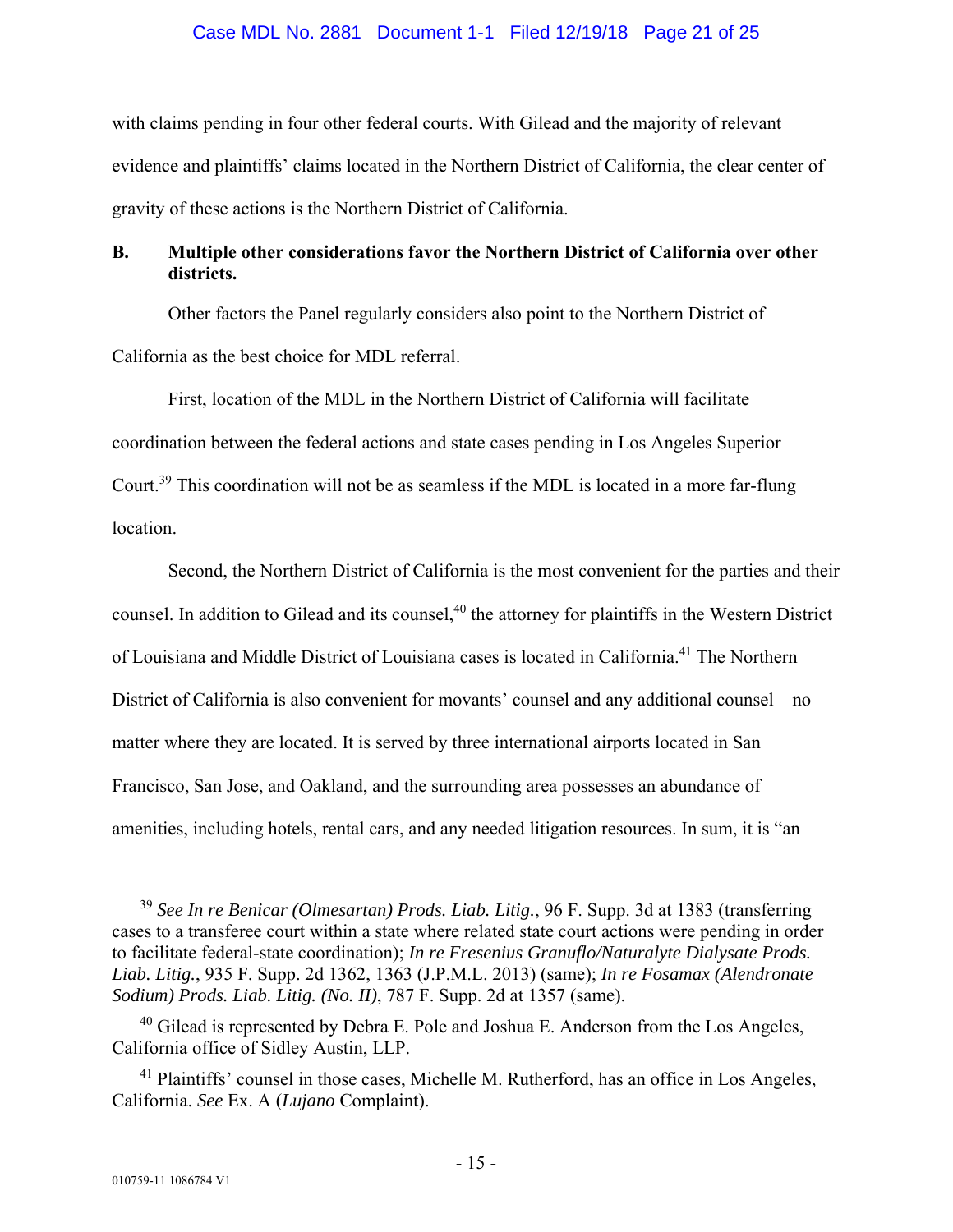#### Case MDL No. 2881 Document 1-1 Filed 12/19/18 Page 22 of 25

easily accessible, metropolitan district that is well equipped with the resources that this complex docket is likely to require."42

Third, the Northern District of California case will soon be the most advanced case. *Holley* is the only action that has a scheduled case management conference and a date by which the parties must meet and confer on a number of critical case management issues. In addition, although briefing on Gilead's anticipated motion to dismiss in *Holley* is currently scheduled to be completed after the briefing in some of the other cases, the court's decision in *Holley* will determine the sufficiency of the allegations under the laws of 30 states—not just under one state's laws. *Holley* will advance the litigation the furthest in the shortest amount of time.

Finally, the Northern District of California can manage this MDL effectively. There are many distinguished jurists within the Northern District of California who are highly experienced with MDL and other complex cases. The trial judge assigned to the moving parties' case, the Honorable Jon S. Tigar, has been a federal judge for nearly six years, and he served as a California state court judge for ten years prior to his appointment to the federal bench. Judge Tigar gained valuable experience presiding over *In re Cathode Ray Tube (CRT) Antitrust Litigation*, MDL 1917,<sup>43</sup> and is thus well-versed in the nuances of multidistrict litigation.<sup>44</sup> He will be able to keep this complex products liability case on a fair and expeditious course.

 <sup>42</sup> *In re Compression Labs, Inc., Patent Litig.*, 360 F. Supp. 2d 1367, 1369 (J.P.M.L. 2005); *see also In re Roundup Prods. Liab. Litig.*, 214 F. Supp. 3d 1346, 1348 (J.P.M.L. 2016) ("The Northern District of California is both convenient and easily accessible for all parties, and we are convinced that the district has the necessary judicial resources and expertise to efficiently manage this litigation.").

<sup>43</sup> *In re Cathode Ray Tube (CRT) Antitrust Litigation* has been pending since 2007 and is in an advanced stage of the litigation. Plaintiffs have settled with the majority of defendants. *See*  http://www.crtdirectpurchaserantitrustsettlement.com/. As a result, that case should not overwhelm Judge Tigar's ability to effectively manage this MDL.

<sup>&</sup>lt;sup>44</sup> A judge's prior experience with multidistrict litigation is a factor considered by the Panel. *See, e.g.*, *In re Qualcomm Antitrust Litig.*, 273 F. Supp. 3d 1373, 1376 (J.P.M.L. 2017) ("By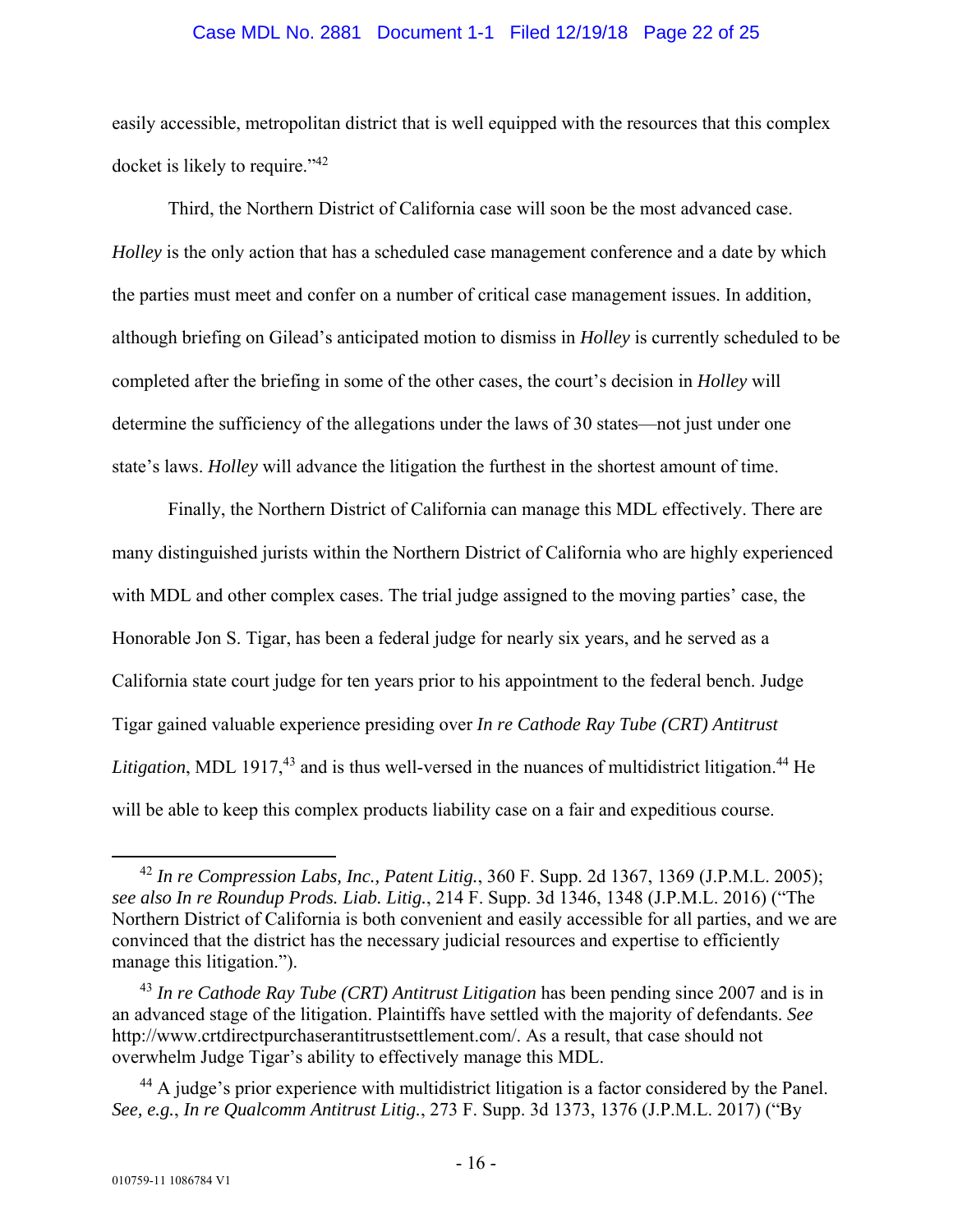#### Case MDL No. 2881 Document 1-1 Filed 12/19/18 Page 23 of 25

Considered together, the factors routinely considered by the Panel demonstrate that the clear choice for this MDL is the Northern District of California. The other districts in which Related Actions are pending simply do not compare. They lack any meaningful connection to the subject matter or evidence in the case; they concern a small fraction of plaintiffs' claims; and they are far less convenient for the parties and their counsel.45

For these reasons, the *Holley* Plaintiffs respectfully request that the Panel grant this motion and transfer the Related Actions to the Northern District of California for coordinated or consolidated pretrial proceedings.

Dated: December 19, 2018. Respectfully submitted,

HAGENS BERMAN SOBOL SHAPIRO LLP

By: */s/ Steve W. Berman* 

Steve W. Berman Steve W. Berman Anne F. Johnson HAGENS BERMAN SOBOL SHAPIRO LLP 1301 Second Avenue, Suite 2000 Seattle, WA 98101 Tel: (206) 623-7292 Fax: (206) 623-0594 Email: steve@hbsslaw.com Email: annej@hbsslaw.com

 $\overline{a}$ 

appointing the Honorable Lucy H. Koh to preside over this matter, we select a jurist with multidistrict litigation experience and the ability to steer this complicated litigation on an efficient and prudent course.").

<sup>&</sup>lt;sup>45</sup> For example, movants' counsel was unable to find direct flights from Los Angeles, California to Baton Rouge, Louisiana, where the Middle District of Louisiana is located, or to Monroe, Louisiana, where the assigned judge sits within the Western District of Louisiana. Flight options from Seattle, Washington, where certain movants' counsel is located, are similarly limited.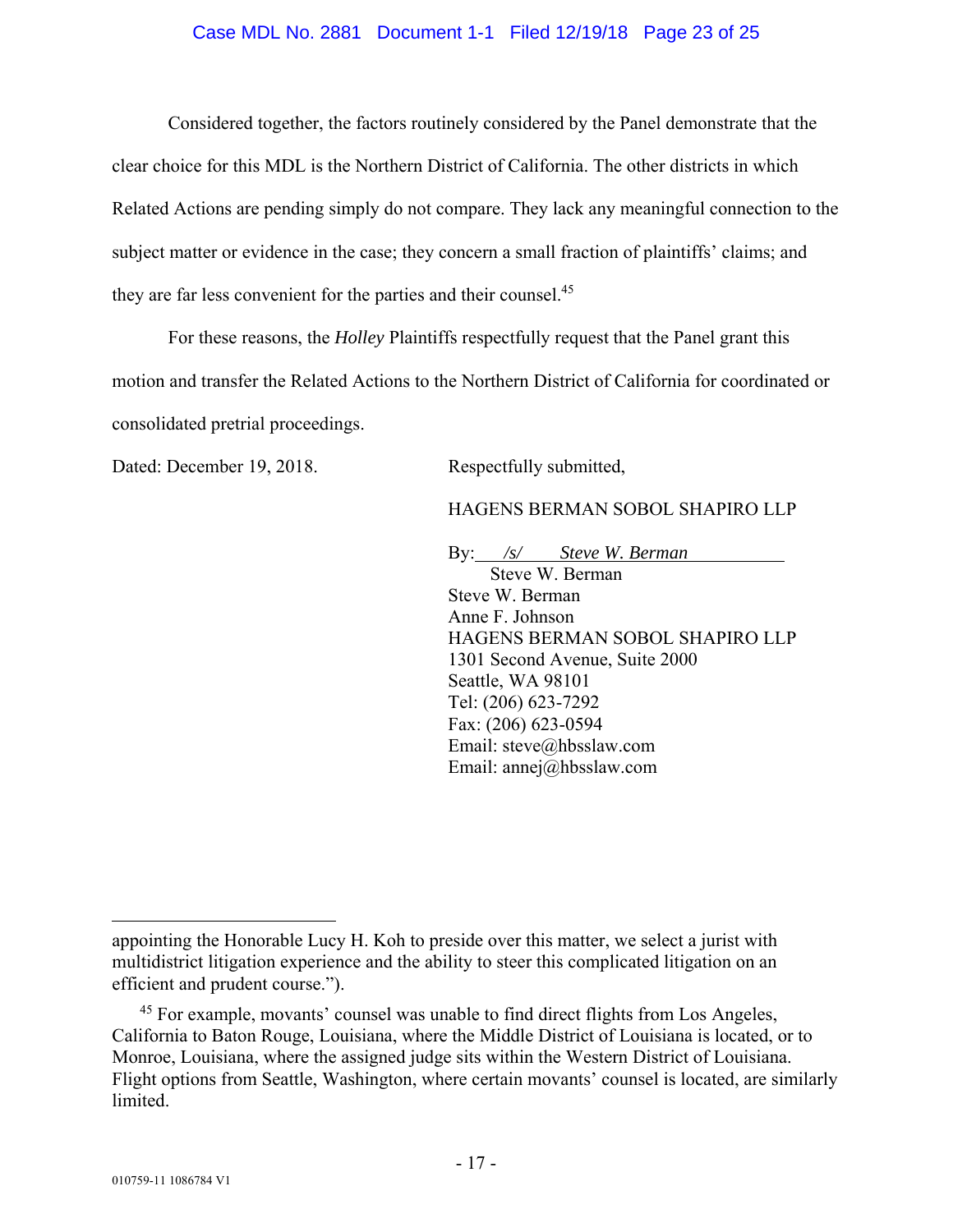Shana E. Scarlett HAGENS BERMAN SOBOL SHAPIRO LLP 715 Hearst Avenue, Suite 202 Berkeley, CA 94710 Tel: (510) 725-3000 Fax: (510) 725-3001 Email: shanas@hbsslaw.com

Robert C. Hilliard Katrina R. Ashley HILLIARD MARTINEZ GONZALES LLP 719 S. Shoreline Blvd. Corpus Christi, TX 78401 Tel: (361) 882-1612 Fax: (361) 882-3015 Email: bobh@hmglawfirm.com Email: kashley@hmglawfirm.com

*Attorneys for Plaintiffs Adrian Holley, Aloysius William Reiter, Alvin Washington, Andrew Gudgel, Annette Cannon Johnson, Anthony Adams, Anthony B. Wilson, Anthony Tyrone Jackson, Antiqua Shirley, Antonio Kincey, Antonio Lavelle Jackson, Barry Todd Moses, Barry Weatherley, Bettie Jean Thomas, Bradley McDonald, Brandon Sledge, Brian Maxey, Carlos Proctor, Christian Torres, Christine Cope, Clarence E. Southall Jr., Claudio Moreira, Colette Eva Gilmer, Curtis Pritchett, Cynthia Durant, Cynthia Lorraine Spears, D'Andre L. Hale, Dameco Gates, Daniel J. Mclean, Daniel Schenske-Shelton, Darron Barnes, Darryl Flammer, Daryl Lindsay, David Gonzales, David Johnson, David Maloney, David Oneal Bozeman, David Zajac, Demetrius Waters, Dennis Phillips, Deshawn C. Mitchell, Dinah Hardy, Douglas Leroy Phipps, Duane Lewis, Dushawn Walker, Dwayne Ross, Earl Roberts III, Elizabeth Anne Flournoy, Emily Jean Butler, Emmanuel Desire, Faykeita Dunbar Wearing, Felipe June Quiambao, Fred Monroe Cobbett Jr., Georgia Elaine Tanner, Gilbert James, Individually And As Personal Representative For The Estate Of Tammy Guydon, Gloria Lynn Green, Grace Marie Thomas, Gregory Allan Myers, Hector Manuel Bedoya, Herbie D. Dehorney, Jamal Loranso Smith, Jermaine Carter, Jermaine Fleming, Jerry Miller, John Doe 1, John Lee*